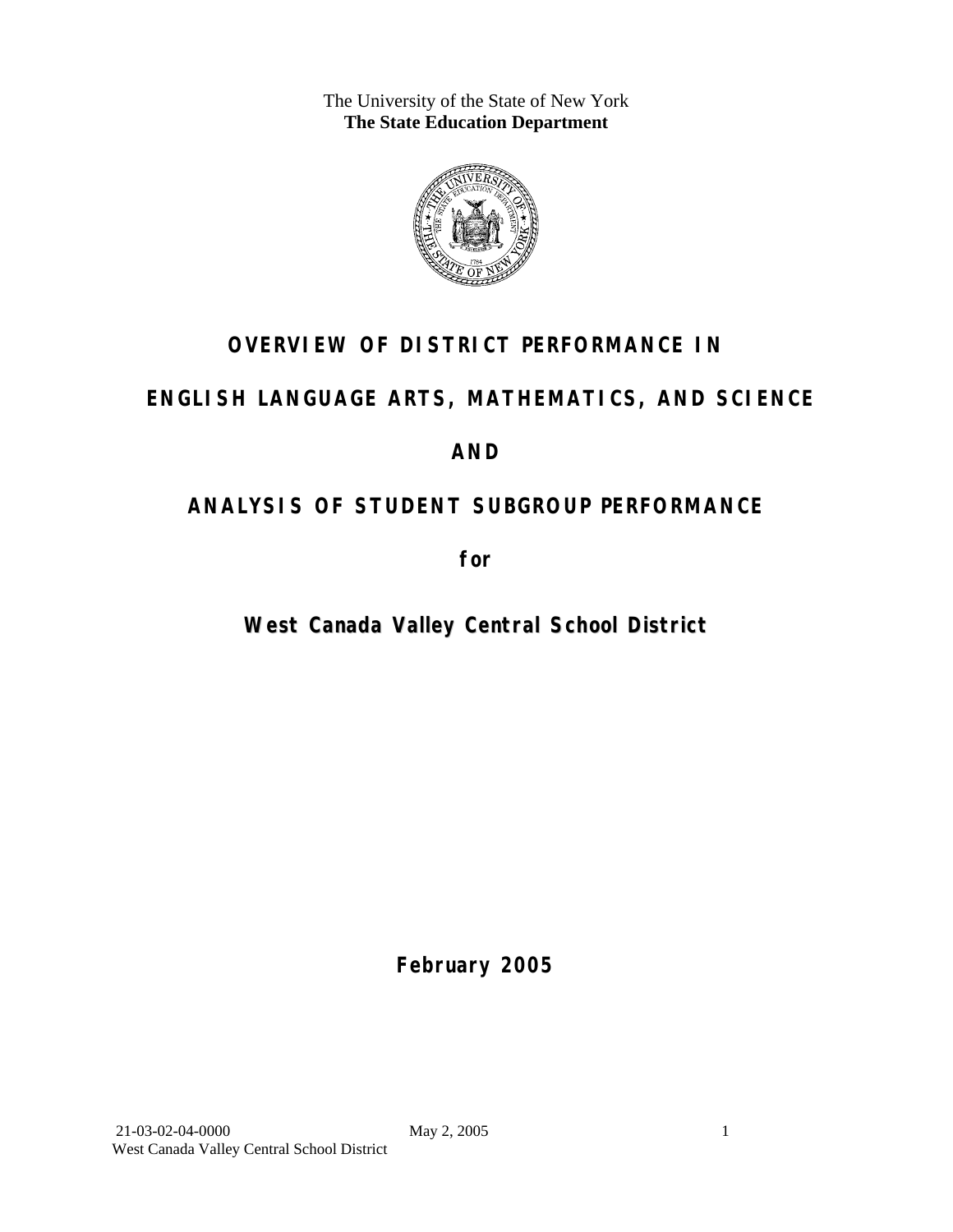#### **THE UNIVERSITY OF THE STATE OF NEW YORK**

#### **Regents of The University**

| Tonawanda             |
|-----------------------|
|                       |
| Staten Island         |
| New Rochelle          |
| Peru                  |
| <b>North Syracuse</b> |
| New York              |
| <b>Belle Harbor</b>   |
| <b>Buffalo</b>        |
| Hartsdale             |
| Albany                |
| <b>Bronx</b>          |
| <b>Binghamton</b>     |
| Rochester             |
| New York              |

### **President of The University and Commissioner of Education**

RICHARD P. MILLS

**Deputy Commissioner for Elementary, Middle, Secondary and Continuing Education**  JAMES A. KADAMUS

#### **Assistant Commissioner for Standards, Assessment and Reporting**  DAVID M. ABRAMS

**Coordinator, Information and Reporting Services** 

MARTHA P. MUSSER

The State Education Department does not discriminate on the basis of age, color, religion, creed, disability, marital status, veteran status, national origin, race, gender, genetic predisposition or carrier status, or sexual orientation in its educational programs, services and activities. Portions of this publication can be made available in a variety of formats, including braille, large print or audio tape, upon request. Inquiries concerning this policy of nondiscrimination should be directed to the Department's Office for Diversity, Ethics, and Access, Room 530, Education Building, Albany, NY 12234. **Requests for additional copies of this publication may be made by contacting the Publications Sales Desk, Room 309, Education Building, Albany, NY 12234.** 

Please address all correspondence about this report that is not related to data corrections to:

*School Report Card Coordinator Information and Reporting Services Team New York State Education Department Room 863 EBA 89 Washington Avenue Albany, NY 12234*  E-mail: *RPTCARD@mail.nysed.gov*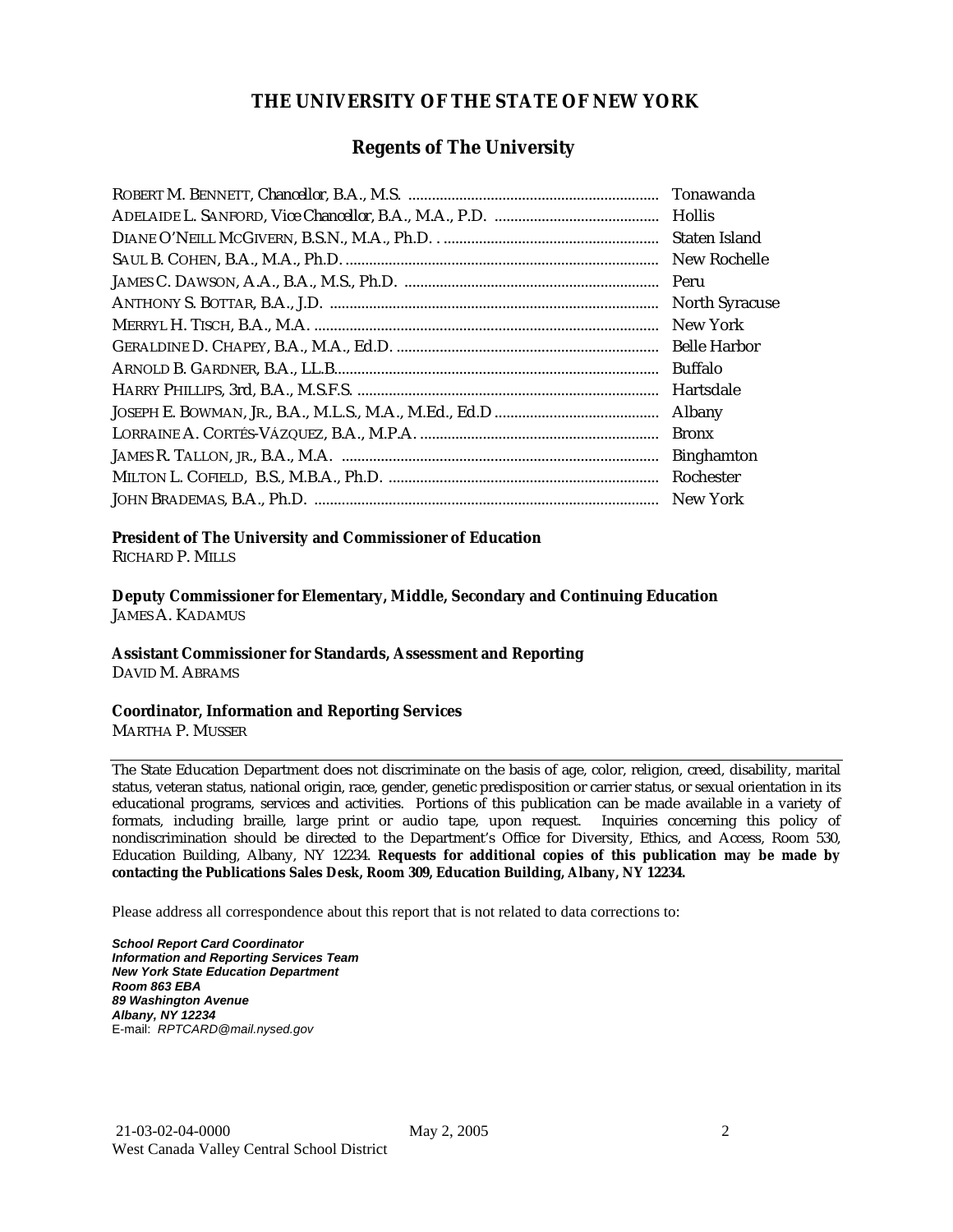The *New York State District Report Card* is an important part of the Board of Regents effort to raise learning standards for all students. It provides information to the public on student performance and other measures of district performance. Knowledge gained from the district report card on a district's strengths and weaknesses can be used to improve instruction and services to students.

The *New York State District Report Card* consists of three parts: the *Overview of District Performance in English Language Arts, Mathematics, and Science and Analysis of Student Subgroup Performance,* the *Comprehensive Information Report,* and the *Accountability Status Report.* The *Overview and Analysis* presents performance data on measures required by the federal No Child Left Behind Act: English, mathematics, science, and graduation rate. Performance data on other State assessments can be found in the *Comprehensive Information Report*. The *Accountability Status Report* provides information as to whether a district is making adequate progress toward enabling all students to achieve proficiency in English and mathematics.

State assessments are designed to help ensure that all students reach high learning standards. They show whether students are getting the foundation knowledge they need to succeed at the elementary, middle, and commencement levels and beyond. The State requires that students who are not making appropriate progress toward the standards receive academic intervention services.

In the *Overview*, performance on the elementary- and middle-level assessments in English language arts, mathematics, and science is reported in terms of mean scores and the percentage of students scoring at each of the four levels. These levels indicate performance on the standards from seriously deficient to advanced proficiency. Regents examination scores are reported in four score ranges. Scores of 65 to 100 are passing; scores of 55 to 64 earn credit toward a local diploma (with the approval of the local board of education). Though each elementary- and middle-level assessment is administered to students in a specific grade, secondary-level assessments are taken by students when they complete the coursework for the core curriculum. Therefore, the performance of students at the secondary level is measured for a student cohort rather than a group of students at a particular grade level. Students are grouped in cohorts according to the year in which they first entered grade 9.

The assessment data in the *Overview and Analysis* are for all tested students in the district, including general-education students and students with disabilities. In the *Overview*, each district's performance is compared with that of all public schools statewide. In the *Analysis*, performance is disaggregated by race/ethnicity, disability status, gender, limited English proficient status, income level, and migrant status.

Explanations of terms referred to or symbols used in this part of the district report card may be found in the glossary on the last page. Further information on the district report card may be found in the guide, *Understanding Your School Report Card: February 2005*, available on the Information and Reporting Services Web site at www.emsc.nysed.gov/irts.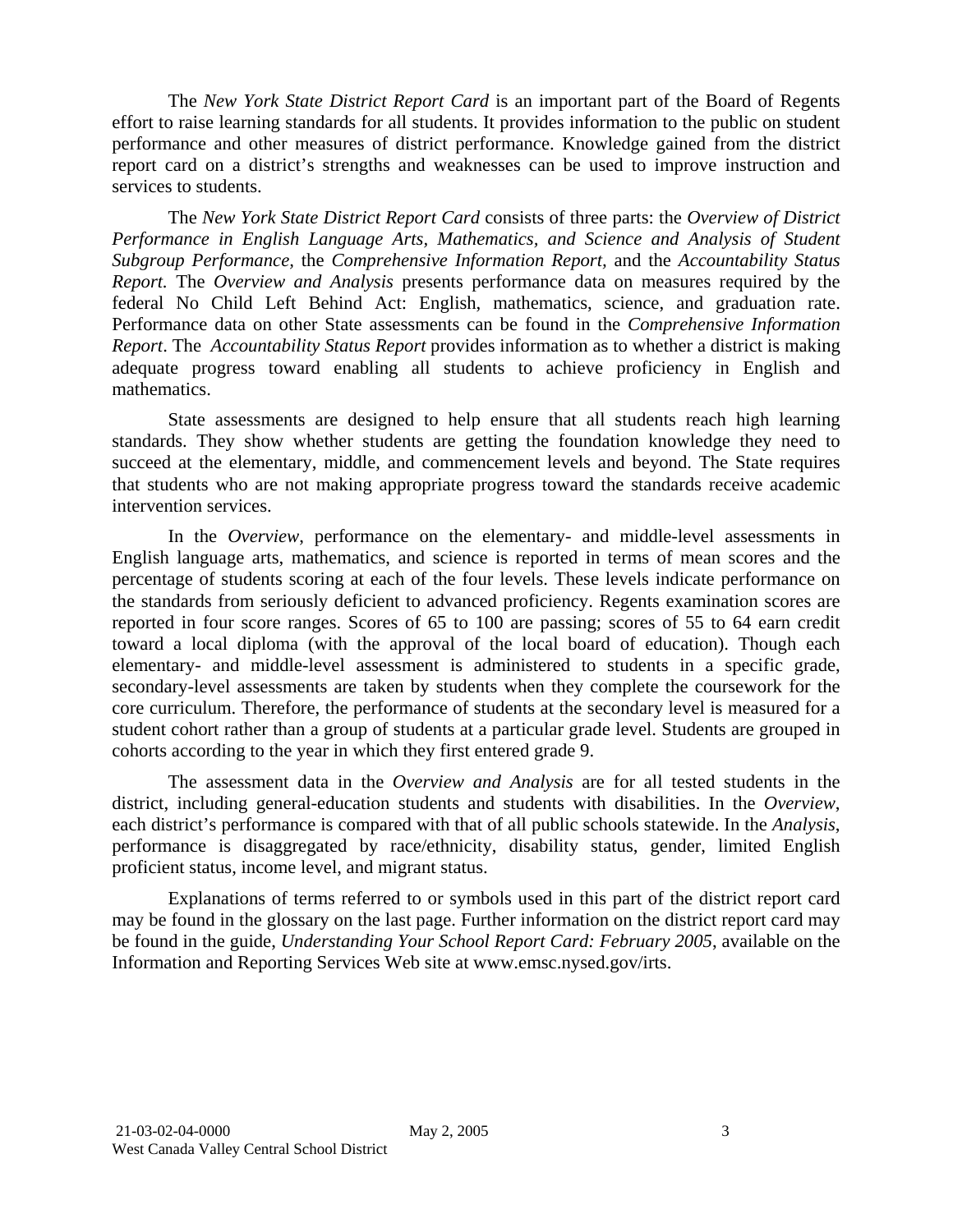# **Overview of District Performance in English Language Arts, Mathematics, and Science**

### **District Profile**

| Superintendent:<br>Kenneth Slentz |             | Phone: | (315)845-6800             |
|-----------------------------------|-------------|--------|---------------------------|
| <b>Organization</b>               | Grade Range |        | <b>Student Enrollment</b> |
| 2003-04                           | <b>NA</b>   |        | 934                       |

| 2002–03 District-wide Total Expenditure per Pupil      | \$10.879 |
|--------------------------------------------------------|----------|
| 2002-03 NYS Public Schools Total Expenditure per Pupil | \$13,085 |

#### **2003–04 Core Classes Taught by Highly Qualified Teachers\***

| by Highly<br>Qualified<br><b>Teachers</b> |
|-------------------------------------------|
| 97%                                       |
|                                           |

\*To meet the federal definition of "highly qualified," public school teachers of core academic subjects must have at least a bachelor's degree and be State certified for and demonstrate subject matter competency in the core academic subject(s) they teach.

#### **2003–04 Teachers with No Valid Teaching Certificate\***

| <b>Total Number of</b><br><b>Teachers</b> | <b>Percent with No</b><br><b>Valid Teaching</b><br><b>Certificate</b> |
|-------------------------------------------|-----------------------------------------------------------------------|
| 76                                        | 1%                                                                    |

\*Includes teachers with a modified temporary license.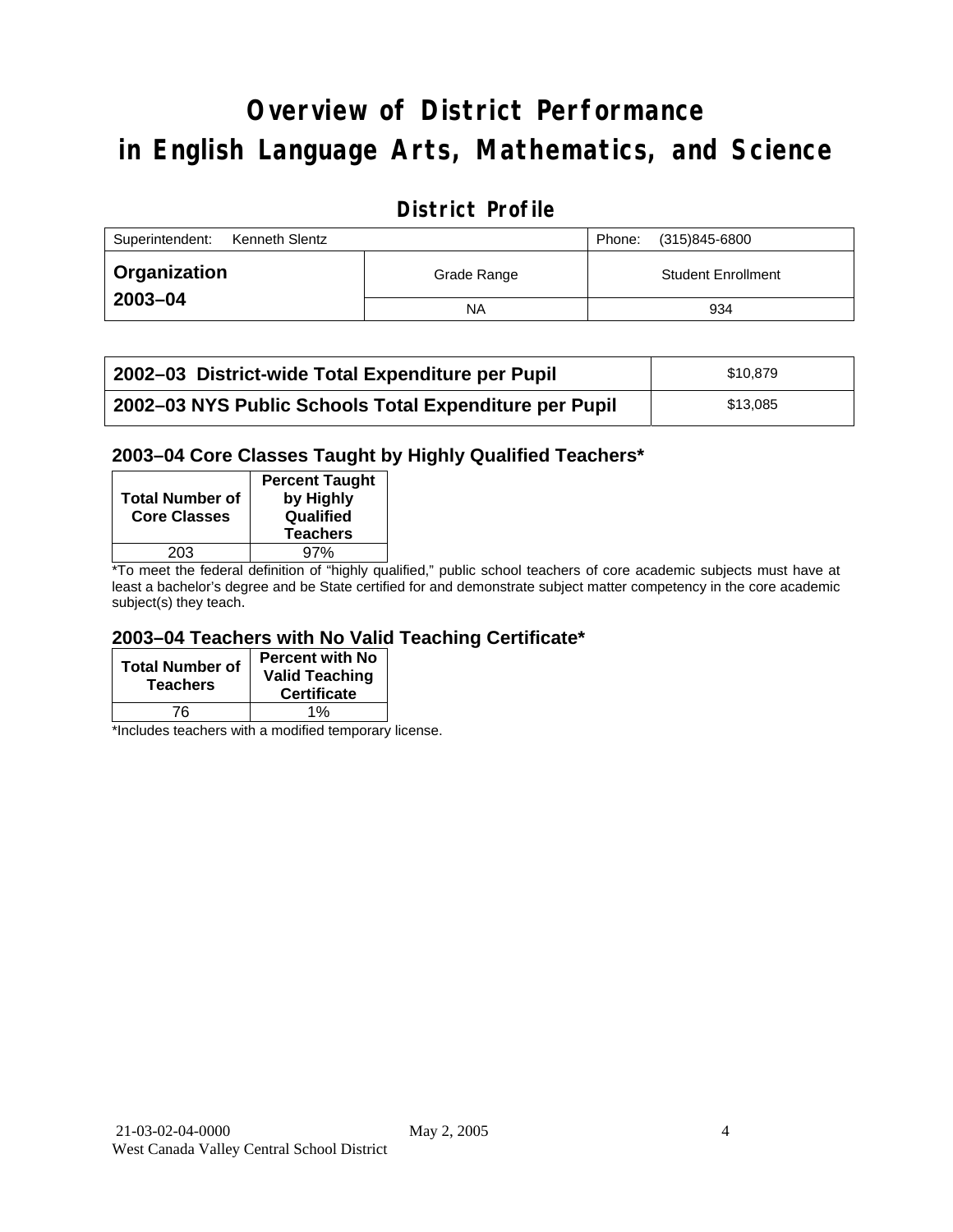English Language Arts



|                                          | <b>Counts of Students</b> |                    |                    |                    |                     |                   |
|------------------------------------------|---------------------------|--------------------|--------------------|--------------------|---------------------|-------------------|
| Performance at I<br><b>This District</b> | Level 1<br>455-602        | Level 2<br>603-644 | Level 3<br>645-691 | Level 4<br>692-800 | <b>Total Tested</b> | <b>Mean Score</b> |
| Jan-Feb 2002                             |                           |                    | 47                 |                    | 74                  | 666               |
| Feb 2003                                 |                           | 14                 | 25                 | 16                 | 56                  | 669               |
| <b>Feb 2004</b>                          |                           | 27                 | 41                 |                    | 73                  | 652               |

|         | Elementary-Level English Language Arts Levels — Listening, Reading, and Writing Standards                 |  |  |  |  |
|---------|-----------------------------------------------------------------------------------------------------------|--|--|--|--|
| Level 4 | These students exceed the standards and are moving toward high performance on the Regents examination.    |  |  |  |  |
| Level 3 | These students meet the standards and, with continued steady growth, should pass the Regents examination. |  |  |  |  |
| Level 2 | These students <b>need extra help</b> to meet the standards and pass the Regents examination.             |  |  |  |  |
| Level 1 | These students have serious academic deficiencies.                                                        |  |  |  |  |

**Performance of Limited English Proficient Students Taking the New York State English as a Second Language Achievement Test (NYSESLAT) as the Measure of English Language Arts Achievement**

| Grade 4 | Level 1 | Level <sub>2</sub> | ∟evel 3 | Level 4 | <b>Total Tested</b> |
|---------|---------|--------------------|---------|---------|---------------------|
| 2004    |         |                    |         |         |                     |

**Performance of Students with Severe Disabilities on the New York State Alternate Assessment (NYSAA) in English** 

| <b>Elementary Level</b> | AA-Level <sup>1</sup> | AA–Level 2 | AA-Level 3 | AA-Level 4 | <b>Total Tested</b> |
|-------------------------|-----------------------|------------|------------|------------|---------------------|
| 2003-04                 |                       |            |            |            |                     |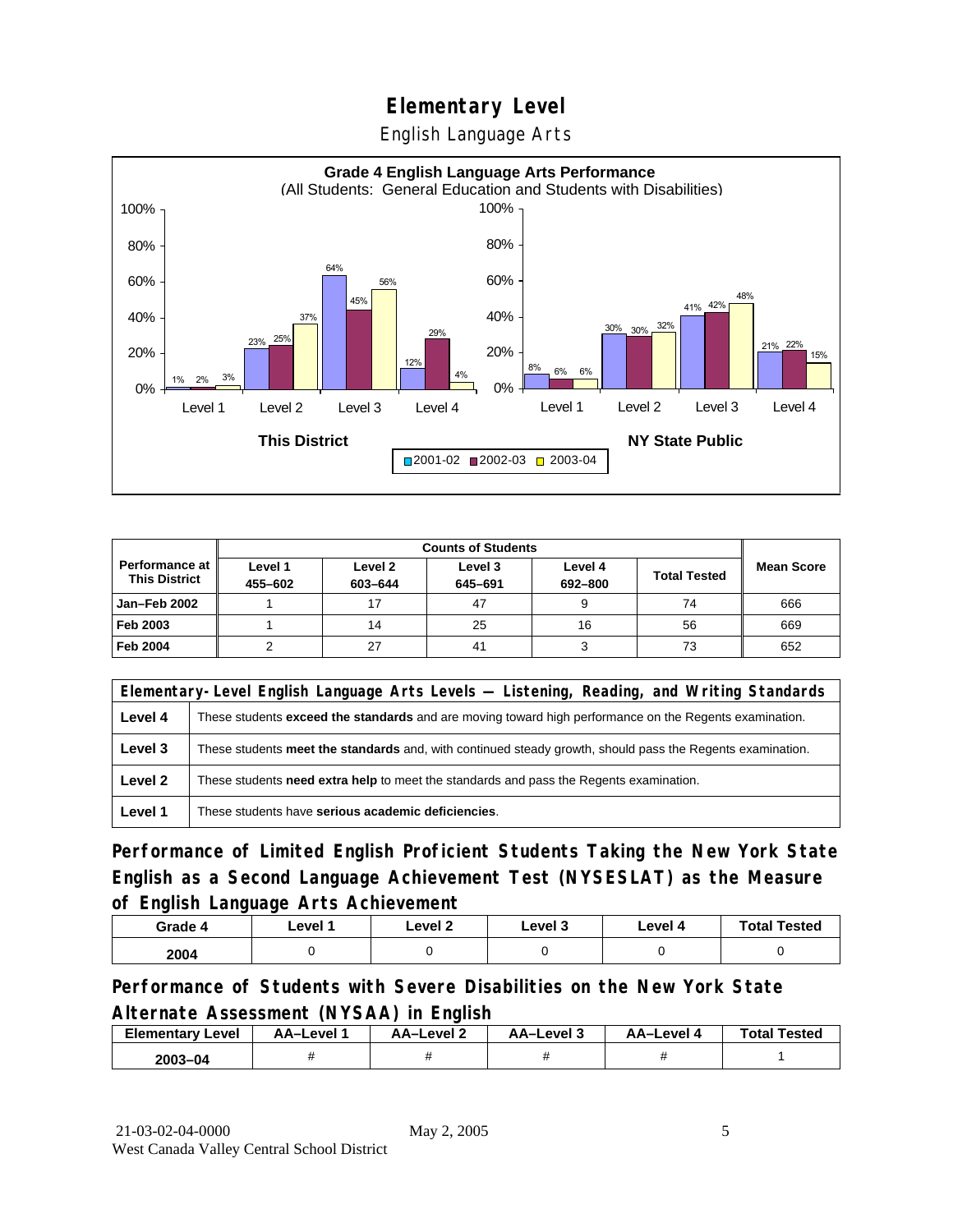#### Mathematics



|                                        | <b>Counts of Students</b> |                    |                    |                    |                     |                   |  |
|----------------------------------------|---------------------------|--------------------|--------------------|--------------------|---------------------|-------------------|--|
| Performance at<br><b>This District</b> | Level 1<br>448-601        | Level 2<br>602-636 | Level 3<br>637-677 | Level 4<br>678-810 | <b>Total Tested</b> | <b>Mean Score</b> |  |
| May 2002                               |                           |                    | 44                 | 18                 | 75                  | 657               |  |
| May 2003                               |                           |                    | 28                 | 24                 | 56                  | 674               |  |
| May 2004                               |                           |                    | 51                 | 11                 | 72                  | 657               |  |

| Elementary-Level Mathematics Levels - |                                                                                                           |  |  |  |  |
|---------------------------------------|-----------------------------------------------------------------------------------------------------------|--|--|--|--|
|                                       | Knowledge, Reasoning, and Problem-Solving Standards                                                       |  |  |  |  |
| Level 4                               | These students exceed the standards and are moving toward high performance on the Regents examination.    |  |  |  |  |
| Level 3                               | These students meet the standards and, with continued steady growth, should pass the Regents examination. |  |  |  |  |
| Level 2                               | These students need extra help to meet the standards and pass the Regents examination.                    |  |  |  |  |
| Level 1                               | These students have serious academic deficiencies.                                                        |  |  |  |  |

### **Performance of Students with Severe Disabilities on the New York State Alternate Assessment (NYSAA) in Mathematics**

| <b>Elementary</b><br>Level | AA-Level | AA-Level 2 | AA-Level 3 | AA–Level 4 | <b>Total Tested</b> |
|----------------------------|----------|------------|------------|------------|---------------------|
| 2003-04                    |          |            |            |            |                     |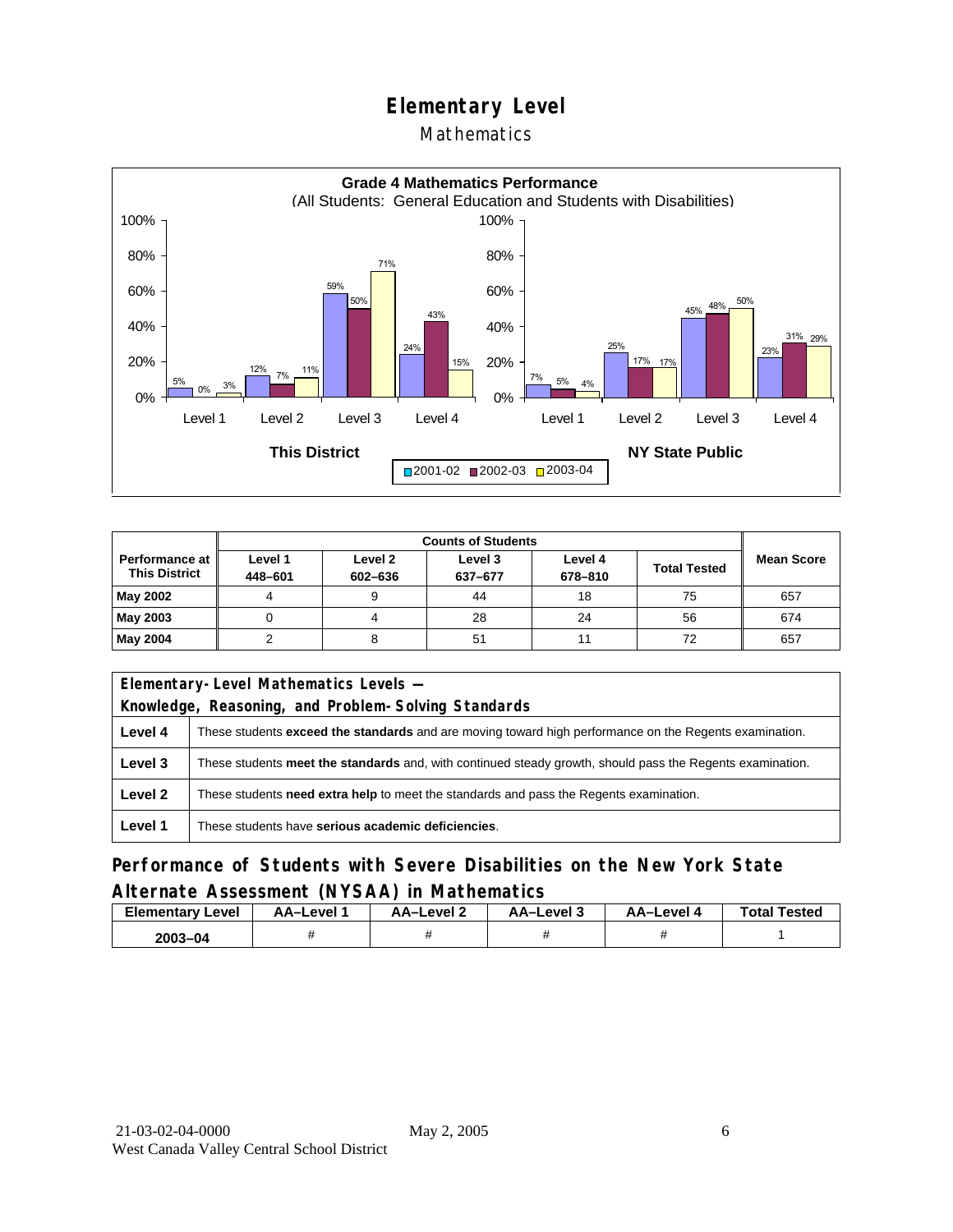Science\*



| Performance at<br><b>This District</b> | ∟evel 1<br>0-44 | Level <sub>2</sub><br>45-64 | Level 3<br>65-84 | Level 4<br>85-100 | <b>Total Tested</b> | <b>Mean Score</b> |
|----------------------------------------|-----------------|-----------------------------|------------------|-------------------|---------------------|-------------------|
| <b>May 2004</b>                        |                 |                             | 38               | 30                | 72                  | 81                |

|         | Elementary-Level Science Levels -                                                                             |  |  |  |  |
|---------|---------------------------------------------------------------------------------------------------------------|--|--|--|--|
|         | Knowledge, Reasoning, and Problem-Solving Standards                                                           |  |  |  |  |
| Level 4 | These students <b>exceed the standards</b> and are moving toward high performance on the Regents examination. |  |  |  |  |
| Level 3 | These students meet the standards and, with continued steady growth, should pass the Regents examination.     |  |  |  |  |
| Level 2 | These students <b>need extra help</b> to meet the standards and pass the Regents examination.                 |  |  |  |  |
| Level 1 | These students have serious academic deficiencies.                                                            |  |  |  |  |

#### **Performance of Students with Severe Disabilities on the New York State Alternate Assessment (NYSAA) in Science**

| Elementarv<br>Level | AA-Level | AA-Level 2 | AA-Level 3 | AA-Level 4 | <b>Total Tested</b> |
|---------------------|----------|------------|------------|------------|---------------------|
| $2003 - 04$         |          |            |            |            |                     |

\*Only one year of data is shown because a new assessment in elementary-level science was administered for the first time in 2003–04.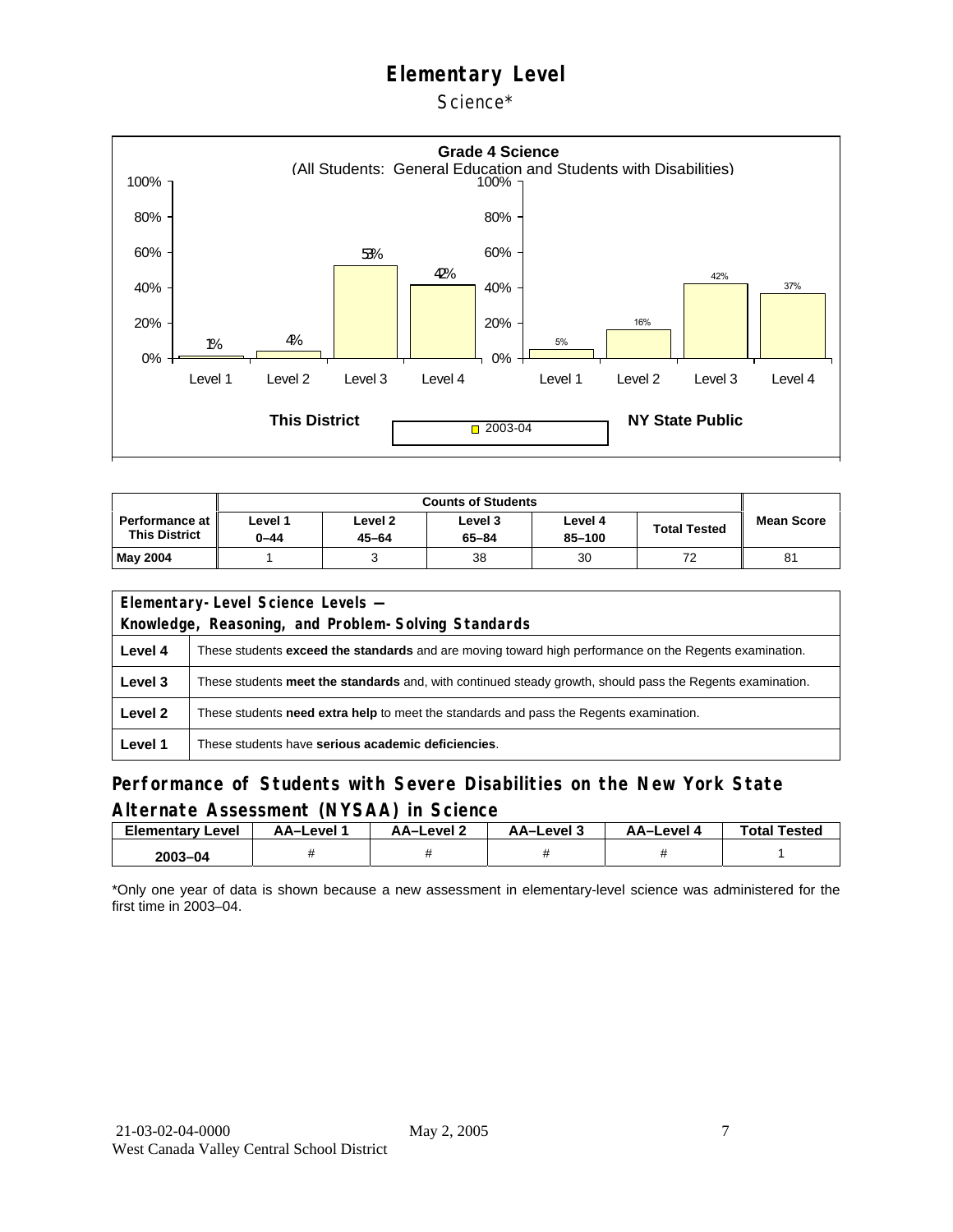### English Language Arts



|                                        |                    |                    | <b>Counts of Students</b> |                    |                     |                   |
|----------------------------------------|--------------------|--------------------|---------------------------|--------------------|---------------------|-------------------|
| Performance at<br><b>This District</b> | Level 1<br>527-659 | Level 2<br>660-698 | Level 3<br>699-737        | Level 4<br>738-830 | <b>Total Tested</b> | <b>Mean Score</b> |
| <b>March 2002</b>                      |                    | 38                 | 33                        | 4                  | 76                  | 698               |
|                                        | Level 1<br>527-657 | Level 2<br>658-696 | Level 3<br>697-736        | Level 4<br>737-830 | <b>Total Tested</b> |                   |
| January 2003                           | 9                  | 41                 | 27                        | 3                  | 80                  | 689               |
| January 2004                           | 3                  | 40                 | 37                        |                    | 83                  | 699               |

|         | Middle-Level English Language Arts Levels — Listening, Reading, and Writing Standards                         |  |  |  |  |
|---------|---------------------------------------------------------------------------------------------------------------|--|--|--|--|
| Level 4 | These students <b>exceed the standards</b> and are moving toward high performance on the Regents examination. |  |  |  |  |
| Level 3 | These students meet the standards and, with continued steady growth, should pass the Regents examination.     |  |  |  |  |
| Level 2 | These students need extra help to meet the standards and pass the Regents examination.                        |  |  |  |  |
| Level 1 | These students have serious academic deficiencies.                                                            |  |  |  |  |

**Performance of Limited English Proficient Students Taking the New York State English as a Second Language Achievement Test (NYSESLAT) as the Measure of English Language Arts Achievement**

| Grade 8 | Level 1 | Level 2 | Level 3 | Level 4 | <b>Total Tested</b> |
|---------|---------|---------|---------|---------|---------------------|
| 2004    |         |         |         |         |                     |

**Performance of Students with Severe Disabilities on the New York State Alternate Assessment (NYSAA) in English** 

| <b>Middle Level</b> | <b>AA-Level</b> | AA-Level 2 | AA-Level 3 | AA-Level 4 | <b>Total Tested</b> |
|---------------------|-----------------|------------|------------|------------|---------------------|
| $2003 - 04$         |                 |            |            |            |                     |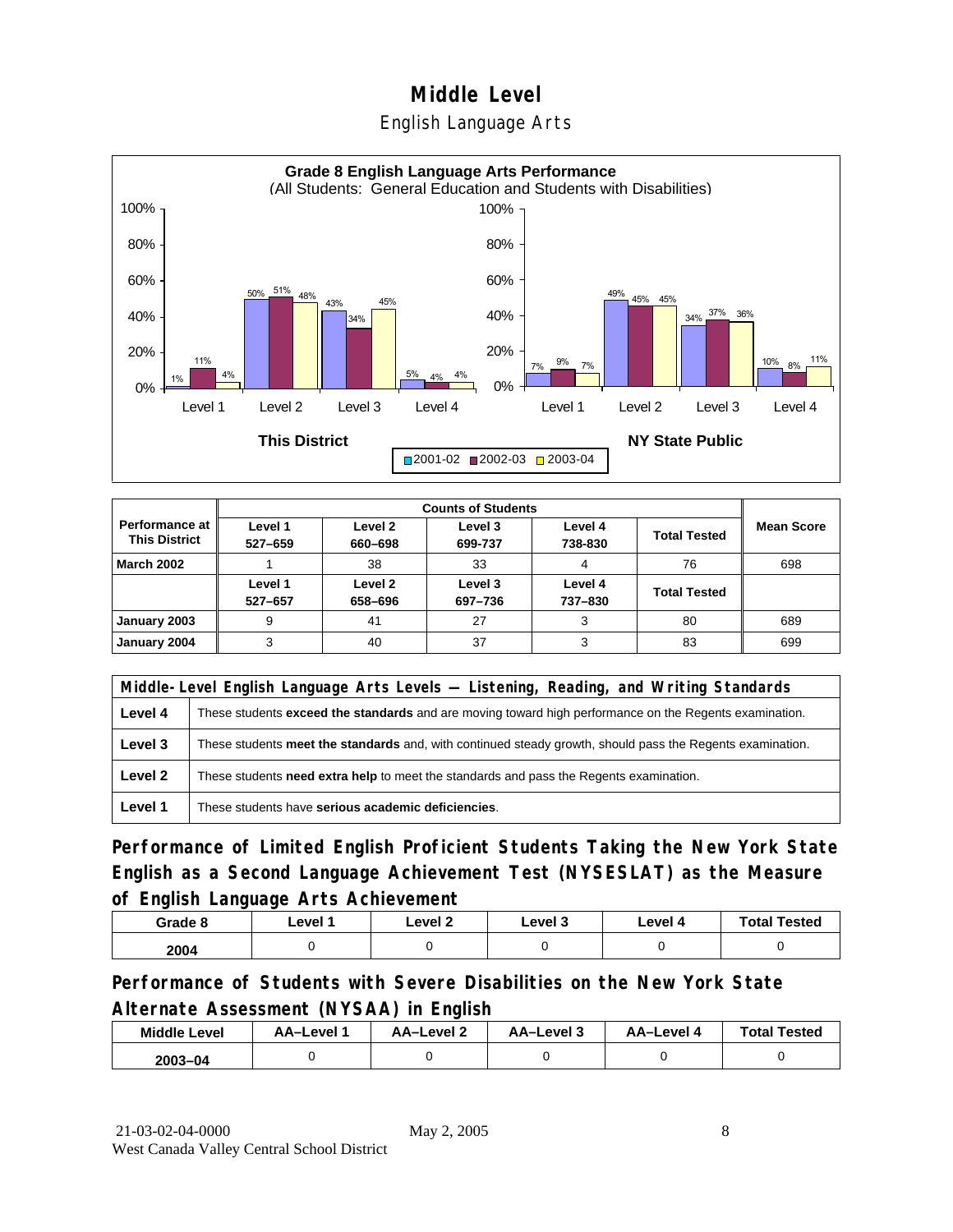#### **Mathematics**



|                                               |                    | <b>Counts of Students</b> |                    |                    |                     |                   |  |  |  |
|-----------------------------------------------|--------------------|---------------------------|--------------------|--------------------|---------------------|-------------------|--|--|--|
| <b>Performance at</b><br><b>This District</b> | Level 1<br>517-680 | Level 2<br>681-715        | Level 3<br>716-759 | Level 4<br>760-882 | <b>Total Tested</b> | <b>Mean Score</b> |  |  |  |
| May 2002                                      | 6                  | 26                        | 36                 | 9                  |                     | 723               |  |  |  |
| May 2003                                      | 6                  | 22                        | 47                 |                    | 79                  | 719               |  |  |  |
| May 2004                                      |                    | 25                        | 45                 |                    | 81                  | 724               |  |  |  |

|         | Middle-Level Mathematics Levels — Knowledge, Reasoning, and Problem-Solving Standards                     |  |  |  |  |
|---------|-----------------------------------------------------------------------------------------------------------|--|--|--|--|
| Level 4 | These students exceed the standards and are moving toward high performance on the Regents examination.    |  |  |  |  |
| Level 3 | These students meet the standards and, with continued steady growth, should pass the Regents examination. |  |  |  |  |
| Level 2 | These students <b>need extra help</b> to meet the standards and pass the Regents examination.             |  |  |  |  |
| Level 1 | These students have serious academic deficiencies.                                                        |  |  |  |  |

#### **Performance of Students with Severe Disabilities on the New York State Alternate Assessment (NYSAA) in Mathematics**

| <b>Middle</b><br>Level | AA-Level | $AA$ -l evel 2 | AA-Level 3 | AA-Level 4 | <b>Total Tested</b> |
|------------------------|----------|----------------|------------|------------|---------------------|
| 2003-04                |          |                |            |            |                     |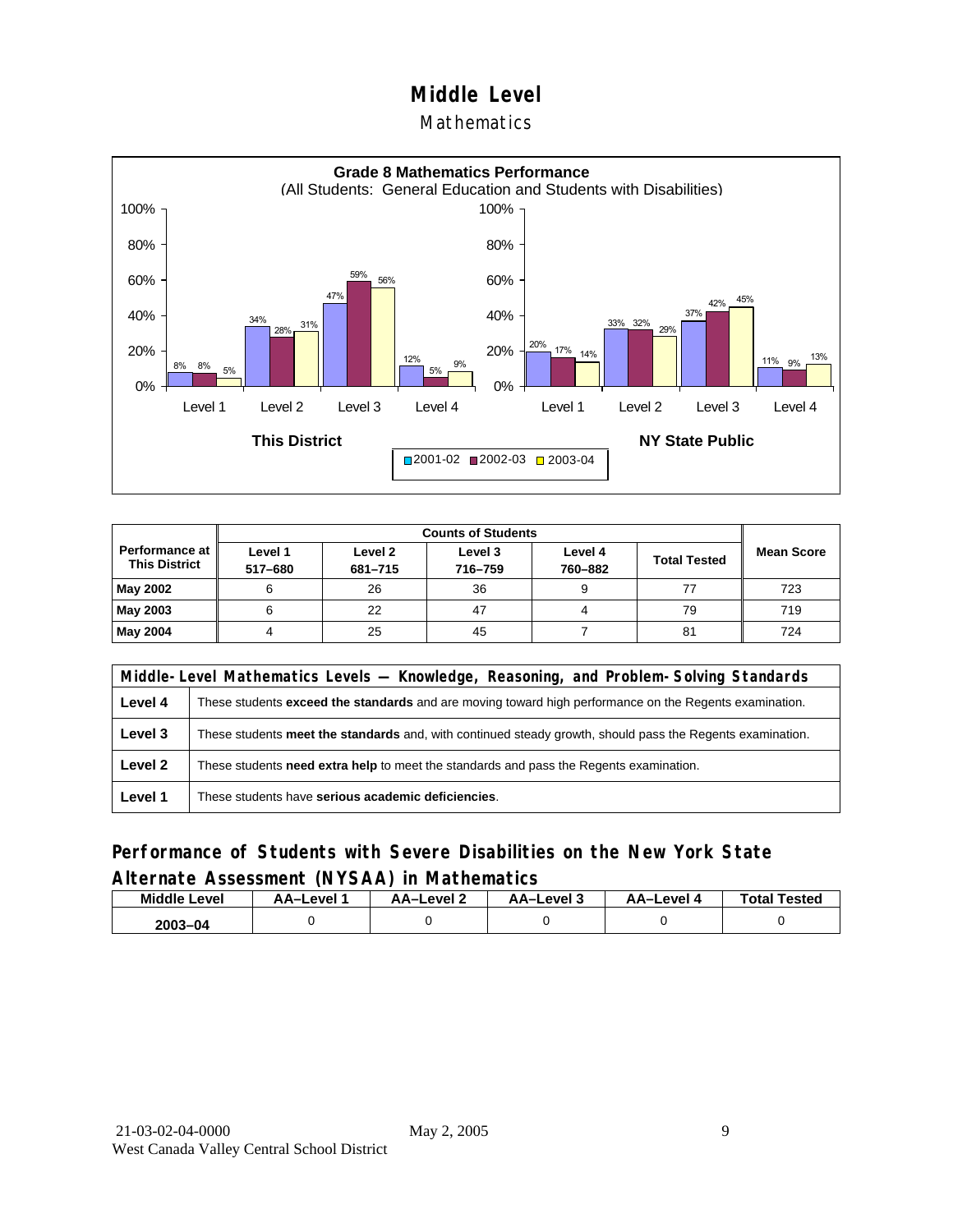#### **Science**



| <b>June 2002</b> | Middle-Level Science        |    | 43 | 33 |    | 82 |
|------------------|-----------------------------|----|----|----|----|----|
|                  | <b>Regents Science</b>      |    |    |    |    |    |
| January/         | Middle-Level Science        | 10 |    | 19 |    |    |
|                  | June 2003   Regents Science |    |    |    |    |    |
| January/         | Middle-Level Science        |    | 43 | 34 | 80 | 82 |
|                  | June 2004   Regents Science |    |    |    |    |    |

|         | Middle-Level Science Levels — Knowledge, Reasoning, and Problem-Solving Standards*                                                                                                                  |  |  |  |  |
|---------|-----------------------------------------------------------------------------------------------------------------------------------------------------------------------------------------------------|--|--|--|--|
| Level 4 | These students <b>exceed the standards</b> on the middle-level science test and are moving toward high performance<br>on the Regents examinations or score 85–100 on a Regents science examination. |  |  |  |  |
| Level 3 | These students meet the standards on the middle-level science test and, with continued steady growth, should<br>pass the Regents examinations or score 65–84 on a Regents science examination.      |  |  |  |  |
| Level 2 | These students need extra help to meet the standards for middle-level science and to pass the Regents<br>examinations or score 55-64 on a Regents science examination.                              |  |  |  |  |
| Level 1 | These students have serious academic deficiencies as evidenced in the middle-level science test or score 0–54<br>on a Regents science examination.                                                  |  |  |  |  |

\*Students may demonstrate proficiency in middle-level science by scoring at Level 3 or above on the middle-level science test or by scoring 65 or above on a Regents examination in science.

#### **Performance of Students with Severe Disabilities on the New York State Alternate Assessment (NYSAA) in Science**

| <b>Middle Level</b> | AA–Level | <b>AA-Level 2</b> | AA-Level 3 | AA–Level 4 | <b>Total Tested</b> |  |
|---------------------|----------|-------------------|------------|------------|---------------------|--|
| $2003 - 04$         |          |                   |            |            |                     |  |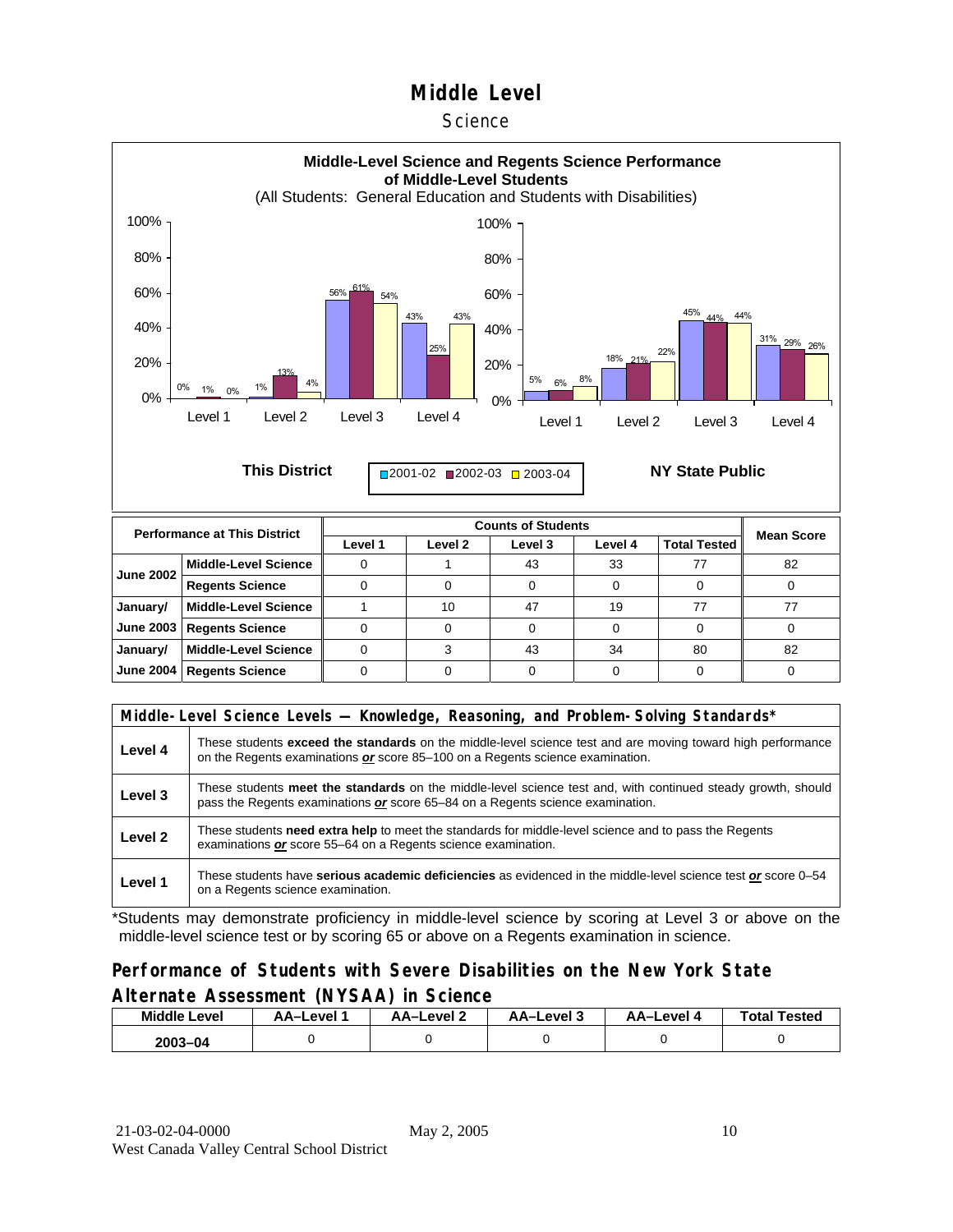### **High School English Achievement after Four Years of Instruction**

 The graphs and tables below present performance of the 1998, 1999, and 2000 cohort members, four years after entering grade 9, in meeting the graduation assessment requirement in English. In the graph, students passing approved alternatives to this examination are counted as scoring in the 65 to 84 range. RCT results are not included in the graph. The data in these tables and charts show the performance of the cohorts as of June 30<sup>th</sup> of the fourth year after first entering grade 9. Data for the 1999 and 2000 cohorts include all students in cohorts in the district's schools, students continuously enrolled in the district who transferred between schools within the district, and students placed outside the district but who are the reporting responsibility of the district. Data for the 1998 cohort include all students in the cohort in the district's schools.



| English Graduation Requirement Achievement after Four Years of High School* |                                              |                                          |                                           |                                           |                                            |                                       |  |  |  |  |
|-----------------------------------------------------------------------------|----------------------------------------------|------------------------------------------|-------------------------------------------|-------------------------------------------|--------------------------------------------|---------------------------------------|--|--|--|--|
|                                                                             | <b>Cohort Members</b><br><b>All Students</b> | <b>Highest Score</b><br>Between 0 and 54 | <b>Highest Score</b><br>Between 55 and 64 | <b>Highest Score</b><br>Between 65 and 84 | <b>Highest Score</b><br>Between 85 and 100 | Approved<br><b>Alternative Credit</b> |  |  |  |  |
|                                                                             |                                              |                                          |                                           |                                           |                                            |                                       |  |  |  |  |
| 1998 Cohort                                                                 | 78                                           |                                          |                                           | 40                                        | 30                                         |                                       |  |  |  |  |
| 1999 Cohort                                                                 | 67                                           |                                          |                                           |                                           | 22                                         |                                       |  |  |  |  |
| 2000 Cohort                                                                 | 63                                           |                                          |                                           | 39                                        |                                            |                                       |  |  |  |  |

\*Assessments used to determine counts in this table include the Regents examination in comprehensive English, the component retest in English, and approved alternatives.

| Performance of Students Who Took the Regents Competency<br>Tests in Reading and Writing to Meet the Graduation Requirement* |  |  |  |  |  |  |  |
|-----------------------------------------------------------------------------------------------------------------------------|--|--|--|--|--|--|--|
| <b>Failed RCT in Reading</b><br><b>Passed the RCTs</b><br>and/or Writing                                                    |  |  |  |  |  |  |  |
| 1998 Cohort                                                                                                                 |  |  |  |  |  |  |  |
| 1999 Cohort                                                                                                                 |  |  |  |  |  |  |  |
| 2000 Cohort                                                                                                                 |  |  |  |  |  |  |  |

\*Includes only students eligible for the safety net who did not score 55 or higher on the Regents examination or an approved alternative. Some students in the "Passed the RCTs" counts are also included in the 0–54 counts in the graph above.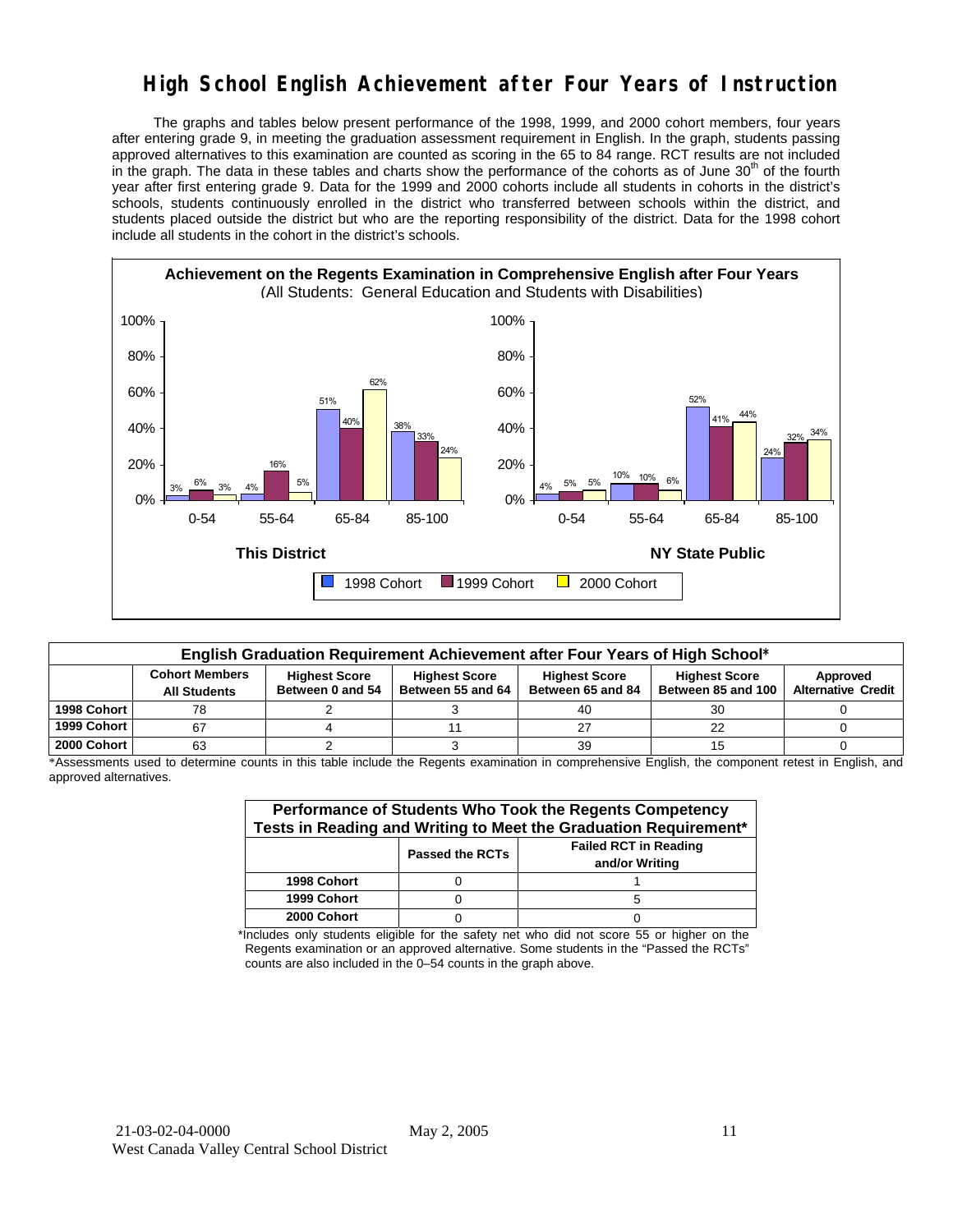### **High School Mathematics Achievement after Four Years of Instruction**

 The graphs and tables below present performance of the 1998, 1999, and 2000 cohort members, four years after entering grade 9, in meeting the graduation assessment requirement in mathematics. In the graph, students passing approved alternatives to these examinations are counted as scoring in the 65 to 84 range. RCT results are not included in the graph. The data in these tables and charts show the performance of the cohorts as of June 30<sup>th</sup> of the fourth year after first entering grade 9. Data for the 1999 and 2000 cohorts include all students in cohorts in the district's schools, students continuously enrolled in the district who transferred between schools within the district, and students placed outside the district but who are the reporting responsibility of the district. Data for the 1998 cohort include all students in the cohort in the district's schools.



| Mathematics Graduation Requirement Achievement after Four Years of High School* |                                                                                                                                                                                                                                                                        |  |  |    |    |  |  |  |  |  |
|---------------------------------------------------------------------------------|------------------------------------------------------------------------------------------------------------------------------------------------------------------------------------------------------------------------------------------------------------------------|--|--|----|----|--|--|--|--|--|
|                                                                                 | <b>Highest Score</b><br><b>Highest Score</b><br><b>Highest Score</b><br>Approved<br><b>Cohort Members</b><br><b>Highest Score</b><br>Between 65 and 84<br><b>All Students</b><br>Between 85 and 100<br><b>Alternative Credit</b><br>Between 0 and 54 Between 55 and 64 |  |  |    |    |  |  |  |  |  |
| 1998 Cohort                                                                     | 78                                                                                                                                                                                                                                                                     |  |  |    | 53 |  |  |  |  |  |
| 1999 Cohort                                                                     | 67                                                                                                                                                                                                                                                                     |  |  |    | 39 |  |  |  |  |  |
| 2000 Cohort                                                                     | 63                                                                                                                                                                                                                                                                     |  |  | 28 | 26 |  |  |  |  |  |

\*Assessments used to determine counts in this table include a Regents examination in mathematics, the component retest in mathematics, and approved alternatives.

| Performance of Students Who Took the Regents Competency<br>Test in Mathematics to Meet the Graduation Requirement* |                       |                                          |  |  |  |  |  |
|--------------------------------------------------------------------------------------------------------------------|-----------------------|------------------------------------------|--|--|--|--|--|
|                                                                                                                    | <b>Passed the RCT</b> | <b>Failed at Least</b><br><b>One RCT</b> |  |  |  |  |  |
| 1998 Cohort                                                                                                        |                       |                                          |  |  |  |  |  |
| 1999 Cohort                                                                                                        |                       |                                          |  |  |  |  |  |
| 2000 Cohort                                                                                                        |                       |                                          |  |  |  |  |  |

\*Includes only students eligible for the safety net who did not score 55 or higher on the Regents examination or an approved alternative. Some students in the "Passed the RCTs" counts are also included in the 0–54 counts in the graph above.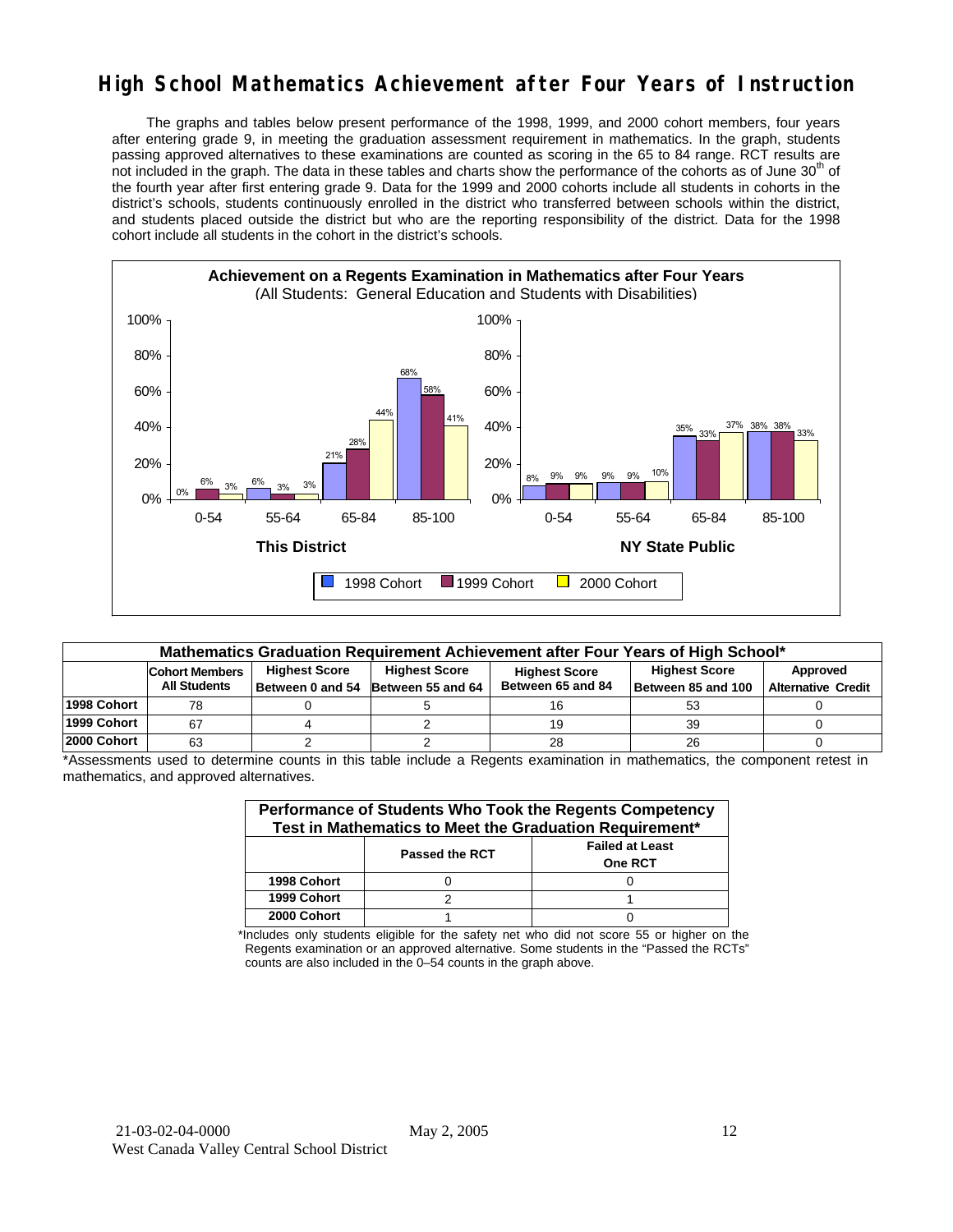### **Cohort Graduation Rates**

 Students were counted as graduates if they earned a local diploma with or without a Regents endorsement by August 31<sup>st</sup> of the fourth year after first entering grade 9. The graduation-rate cohort includes students who transferred to general education development (GED) programs. These students were not counted in the 1998 and 1999 school accountability cohort for English and mathematics.



| <b>Cohort Graduation Rates</b> |                                  |                                                                      |                            |    |  |  |  |  |  |
|--------------------------------|----------------------------------|----------------------------------------------------------------------|----------------------------|----|--|--|--|--|--|
|                                | <b>Cohort</b><br>Members*<br>(a) | <b>Graduation Rate</b><br><b>Cohort</b><br><b>Members</b><br>$(a+b)$ | <b>Number</b><br>Graduated |    |  |  |  |  |  |
| 1998 Cohort                    | 78                               |                                                                      | 78                         | 74 |  |  |  |  |  |
| 1999 Cohort                    | 65                               |                                                                      | 67                         | 61 |  |  |  |  |  |

\*Count as of August 31<sup>st</sup> of the fourth year after first entering grade 9.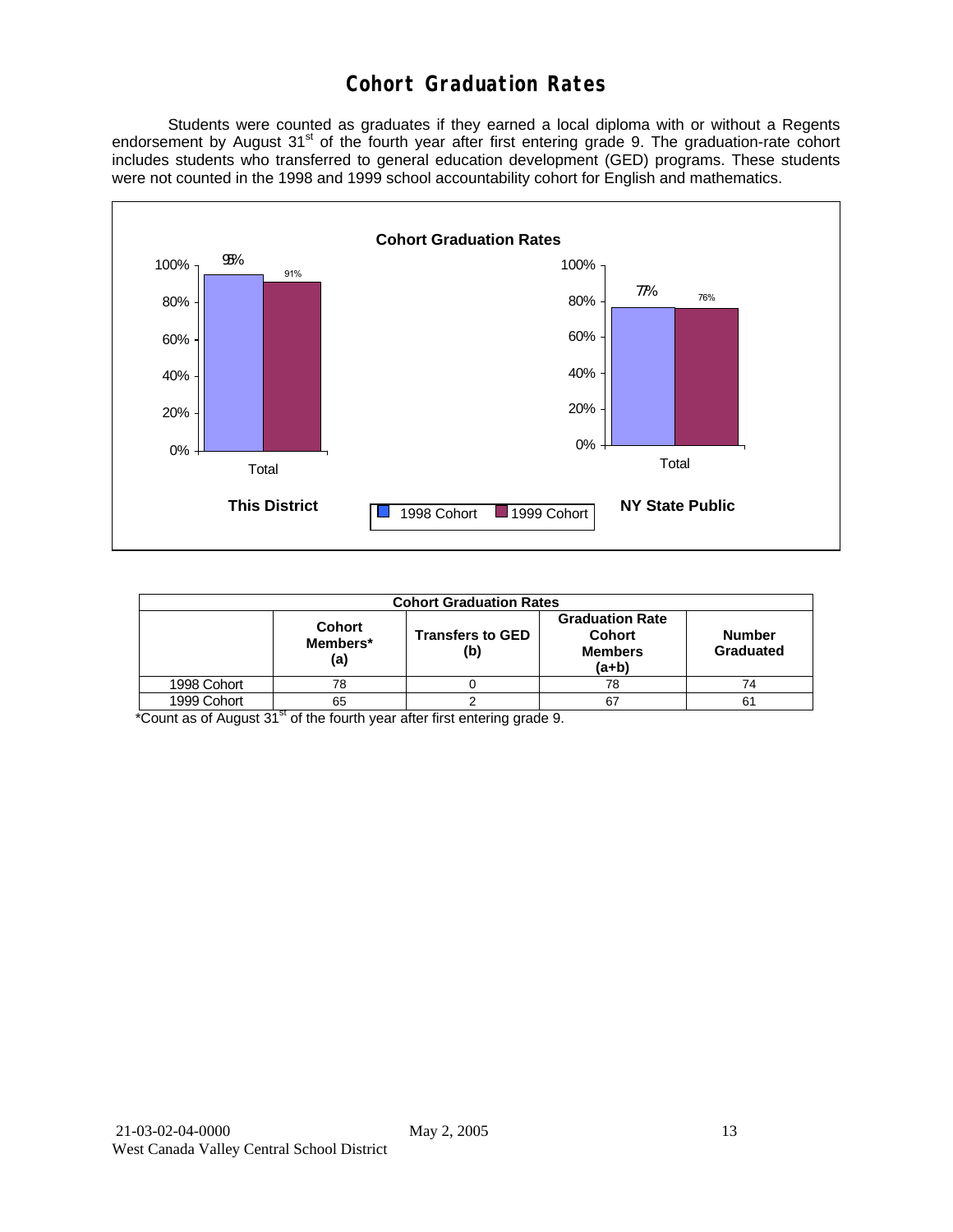# **Analysis of Student Subgroup Performance**

Historically, on State assessments the average performance of Black, Hispanic, and Native American students has been lower than that of White and Asian students. Similarly, students from lowincome families have not performed as well as those from higher income families. A high priority of the Board of Regents is to eliminate these gaps in student performance. In addition, Title I of the federal Elementary and Secondary Education Act includes explicit requirements "to ensure that students served by Title I are given the same opportunity to achieve to high standards and are held to the same high expectations as all students in each State."

This section of the district report card provides performance data for two years by racial/ethnic group, disability status, gender, English proficiency status, income level, and migrant status. The purpose of the student subgroup analyses is to determine if students who perform below the standards in any school tend to fall into particular groups, such as minority students, limited English proficient students, or economically disadvantaged students. If these analyses provide evidence that students in one of the groups achieve at a lower level than other students, the district should examine the reasons for this lower performance and make necessary changes in curriculum, instruction, and student support services to remedy these performance gaps. If your district did not report data for the 2003–04 school year for a subject and grade, a table showing data for subgroups in that subject and grade will not be included in the *Analysis*.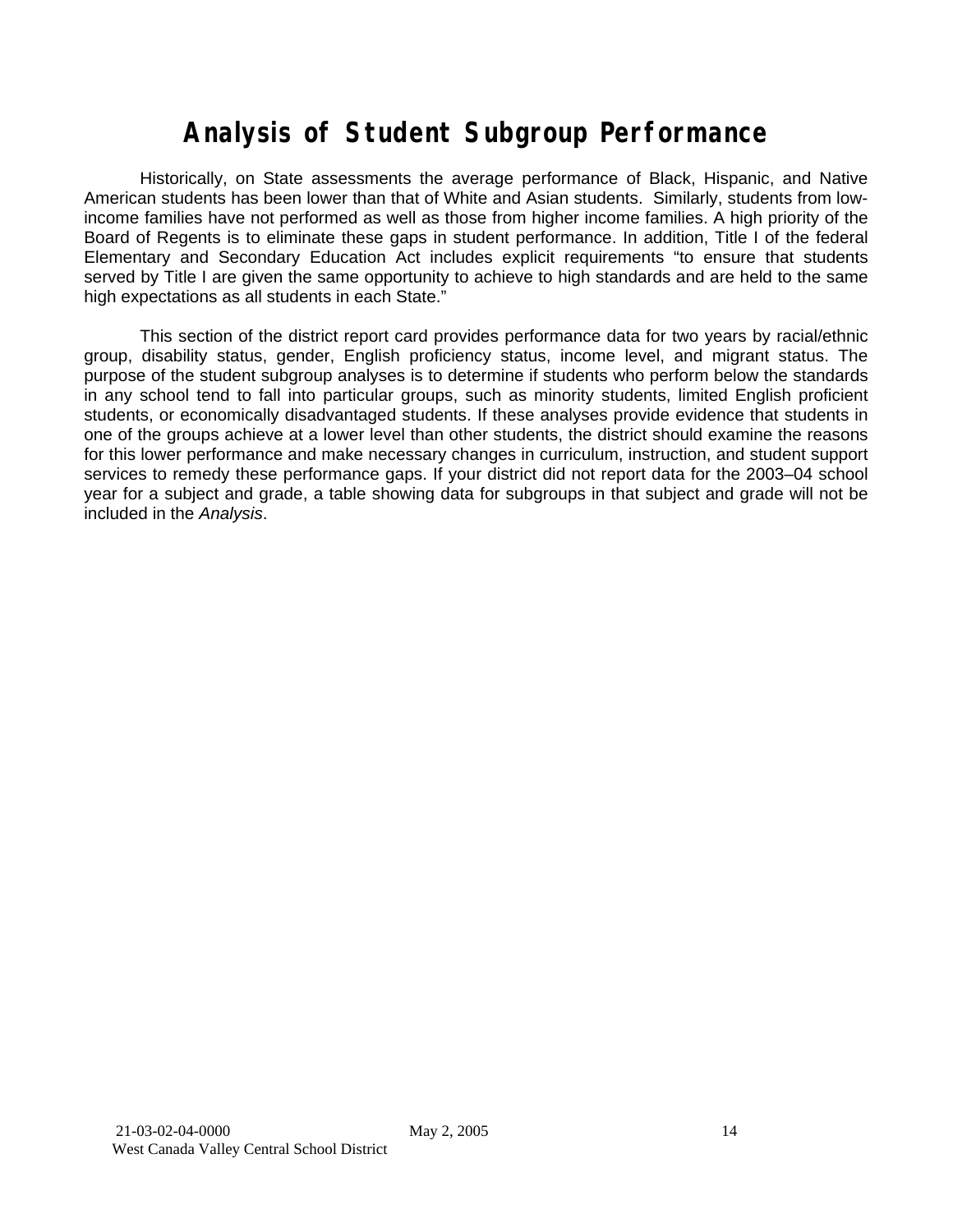### English Language Arts

|                                              |                |             | ັ<br>2002-03                                                      |     |               | 2003-04                                                           |             |    |  |
|----------------------------------------------|----------------|-------------|-------------------------------------------------------------------|-----|---------------|-------------------------------------------------------------------|-------------|----|--|
| <b>Student Subgroup</b>                      | <b>Total</b>   |             | <b>Percentages of Tested</b><br><b>Students Scoring at Levels</b> |     | <b>Total</b>  | <b>Percentages of Tested</b><br><b>Students Scoring at Levels</b> |             |    |  |
|                                              | <b>Tested</b>  | $2 - 4$     | $3 - 4$                                                           | 4   | <b>Tested</b> | $2 - 4$                                                           | $3 - 4$     | 4  |  |
| <b>Results by Race/Ethnicity</b>             |                |             |                                                                   |     |               |                                                                   |             |    |  |
| American Indian/Alaskan Native               | 0              | 0%          | 0%                                                                | 0%  | $\mathbf 0$   | 0%                                                                | 0%          | 0% |  |
| <b>Black</b>                                 | 0              | 0%          | 0%                                                                | 0%  | 0             | 0%                                                                | 0%          | 0% |  |
| Hispanic                                     | 0              | 0%          | 0%                                                                | 0%  | 0             | 0%                                                                | 0%          | 0% |  |
| Asian or Pacific Islander                    | 0              | 0%          | 0%                                                                | 0%  | 0             | 0%                                                                | 0%          | 0% |  |
| White                                        | 56             | 98%         | 73%                                                               | 29% | 73            | 97%                                                               | 60%         | 4% |  |
| Total                                        | 56             | 98%         | 73%                                                               | 29% | 73            | 97%                                                               | 60%         | 4% |  |
| Small Group Totals (s)                       | 0              | 0%          | 0%                                                                | 0%  | 0             | 0%                                                                | 0%          | 0% |  |
| <b>Results by Disability Status</b>          |                |             |                                                                   |     |               |                                                                   |             |    |  |
| General-education students                   | 49             | 98%         | 80%                                                               | 33% | 64            | 97%                                                               | 66%         | 5% |  |
| Students with disabilities                   | $\overline{7}$ | 100%        | 29%                                                               | 0%  | 9             | 100%                                                              | 22%         | 0% |  |
| Total                                        | 56             | 98%         | 73%                                                               | 29% | 73            | 97%                                                               | 60%         | 4% |  |
| <b>Results by Gender</b>                     |                |             |                                                                   |     |               |                                                                   |             |    |  |
| Female                                       | 28             | 96%         | 71%                                                               | 29% | 43            | 95%                                                               | 70%         | 7% |  |
| Male                                         | 28             | 100%        | 75%                                                               | 29% | 30            | 100%                                                              | 47%         | 0% |  |
| Total                                        | 56             | 98%         | 73%                                                               | 29% | 73            | 97%                                                               | 60%         | 4% |  |
| <b>Results by English Proficiency Status</b> |                |             |                                                                   |     |               |                                                                   |             |    |  |
| English proficient                           | 55             | $\mathbf s$ | s                                                                 | s   | 71            | s                                                                 | $\mathbf s$ | s  |  |
| Limited English proficient                   | $\mathbf{1}$   | s           | $\mathbf s$                                                       | s   | 2             | s                                                                 | s           | s  |  |
| Total                                        | 56             | 98%         | 73%                                                               | 29% | 73            | 97%                                                               | 60%         | 4% |  |
| <b>Results by Income Level</b>               |                |             |                                                                   |     |               |                                                                   |             |    |  |
| Economically disadvantaged                   | 13             | 92%         | 54%                                                               | 15% | 19            | 89%                                                               | 47%         | 0% |  |
| Not disadvantaged                            | 43             | 100%        | 79%                                                               | 33% | 54            | 100%                                                              | 65%         | 6% |  |
| Total                                        | 56             | 98%         | 73%                                                               | 29% | 73            | 97%                                                               | 60%         | 4% |  |
| <b>Results by Migrant Status</b>             |                |             |                                                                   |     |               |                                                                   |             |    |  |
| Migrant family                               | $\mathbf 0$    | 0%          | 0%                                                                | 0%  | 0             | 0%                                                                | 0%          | 0% |  |
| Not migrant family                           | 56             | 98%         | 73%                                                               | 29% | 73            | 97%                                                               | 60%         | 4% |  |
| Total                                        | 56             | 98%         | 73%                                                               | 29% | 73            | 97%                                                               | 60%         | 4% |  |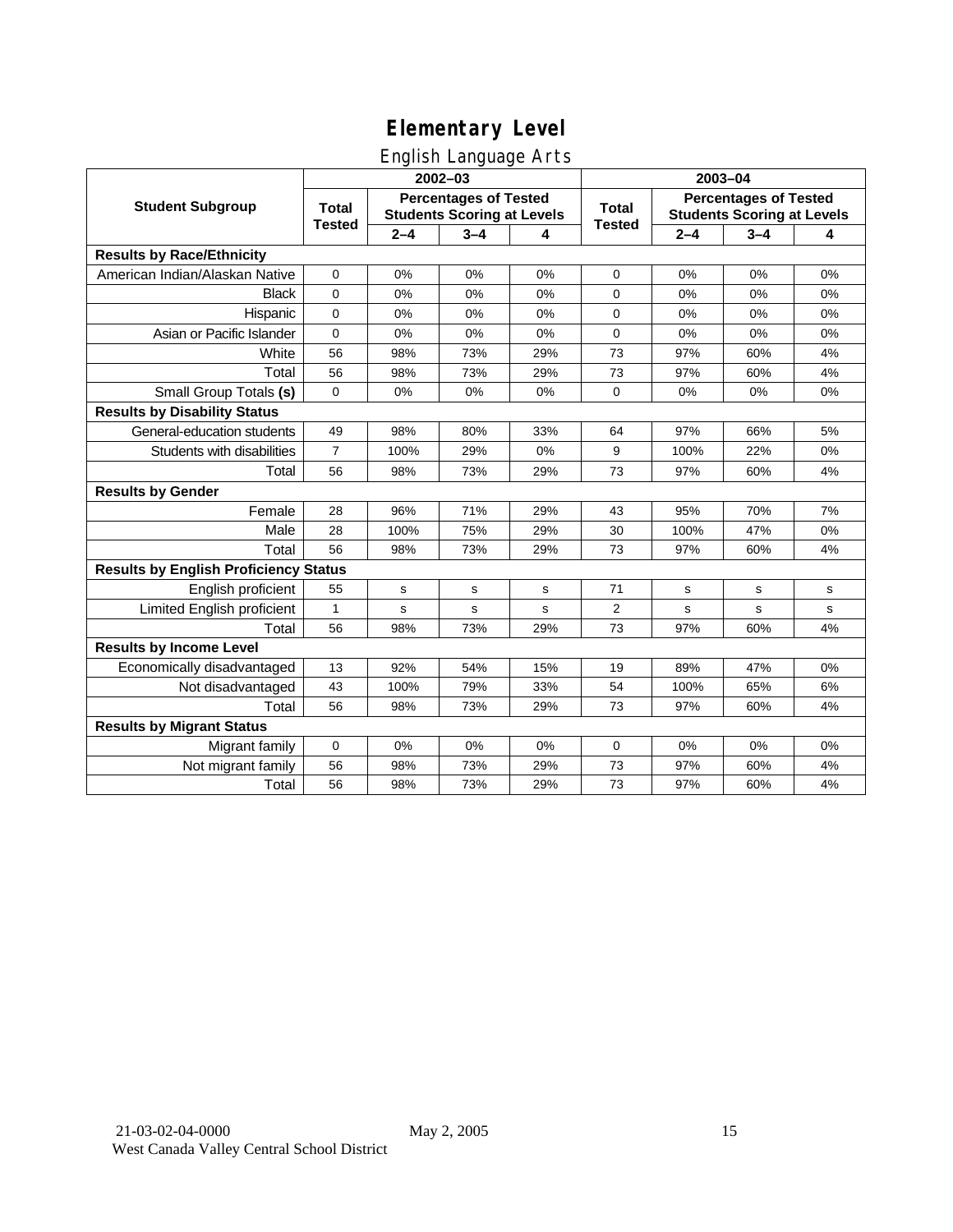#### Mathematics

|                                              |               |         | 2002-03                                                           |             |                        | 2003-04                                                           |             |     |  |
|----------------------------------------------|---------------|---------|-------------------------------------------------------------------|-------------|------------------------|-------------------------------------------------------------------|-------------|-----|--|
| <b>Student Subgroup</b>                      | <b>Total</b>  |         | <b>Percentages of Tested</b><br><b>Students Scoring at Levels</b> |             | Total<br><b>Tested</b> | <b>Percentages of Tested</b><br><b>Students Scoring at Levels</b> |             |     |  |
|                                              | <b>Tested</b> | $2 - 4$ | $3 - 4$                                                           | 4           |                        | $2 - 4$                                                           | $3 - 4$     | 4   |  |
| <b>Results by Race/Ethnicity</b>             |               |         |                                                                   |             |                        |                                                                   |             |     |  |
| American Indian/Alaskan Native               | $\mathbf{0}$  | 0%      | 0%                                                                | 0%          | $\mathbf 0$            | 0%                                                                | 0%          | 0%  |  |
| <b>Black</b>                                 | $\Omega$      | 0%      | 0%                                                                | 0%          | $\Omega$               | 0%                                                                | 0%          | 0%  |  |
| Hispanic                                     | $\Omega$      | 0%      | 0%                                                                | 0%          | 0                      | 0%                                                                | 0%          | 0%  |  |
| Asian or Pacific Islander                    | $\mathbf{0}$  | 0%      | 0%                                                                | 0%          | 0                      | 0%                                                                | 0%          | 0%  |  |
| White                                        | 56            | 100%    | 93%                                                               | 43%         | 72                     | 97%                                                               | 86%         | 15% |  |
| Total                                        | 56            | 100%    | 93%                                                               | 43%         | 72                     | 97%                                                               | 86%         | 15% |  |
| Small Group Totals (s)                       | $\mathbf 0$   | 0%      | 0%                                                                | 0%          | $\Omega$               | 0%                                                                | 0%          | 0%  |  |
| <b>Results by Disability Status</b>          |               |         |                                                                   |             |                        |                                                                   |             |     |  |
| General-education students                   | 48            | 100%    | 96%                                                               | 50%         | 63                     | 97%                                                               | 90%         | 17% |  |
| Students with disabilities                   | 8             | 100%    | 75%                                                               | 0%          | 9                      | 100%                                                              | 56%         | 0%  |  |
| Total                                        | 56            | 100%    | 93%                                                               | 43%         | 72                     | 97%                                                               | 86%         | 15% |  |
| <b>Results by Gender</b>                     |               |         |                                                                   |             |                        |                                                                   |             |     |  |
| Female                                       | 28            | 100%    | 93%                                                               | 29%         | 42                     | 98%                                                               | 88%         | 24% |  |
| Male                                         | 28            | 100%    | 93%                                                               | 57%         | 30                     | 97%                                                               | 83%         | 3%  |  |
| Total                                        | 56            | 100%    | 93%                                                               | 43%         | 72                     | 97%                                                               | 86%         | 15% |  |
| <b>Results by English Proficiency Status</b> |               |         |                                                                   |             |                        |                                                                   |             |     |  |
| English proficient                           | 55            | s       | $\mathbf s$                                                       | $\mathbf s$ | 70                     | $\mathbf s$                                                       | $\mathbf s$ | s   |  |
| Limited English proficient                   | $\mathbf{1}$  | s       | s                                                                 | S           | 2                      | s                                                                 | s           | s   |  |
| Total                                        | 56            | 100%    | 93%                                                               | 43%         | 72                     | 97%                                                               | 86%         | 15% |  |
| <b>Results by Income Level</b>               |               |         |                                                                   |             |                        |                                                                   |             |     |  |
| Economically disadvantaged                   | 14            | 100%    | 86%                                                               | 21%         | 19                     | 95%                                                               | 68%         | 5%  |  |
| Not disadvantaged                            | 42            | 100%    | 95%                                                               | 50%         | 53                     | 98%                                                               | 92%         | 19% |  |
| Total                                        | 56            | 100%    | 93%                                                               | 43%         | 72                     | 97%                                                               | 86%         | 15% |  |
| <b>Results by Migrant Status</b>             |               |         |                                                                   |             |                        |                                                                   |             |     |  |
| Migrant family                               | 0             | 0%      | 0%                                                                | 0%          | 0                      | 0%                                                                | 0%          | 0%  |  |
| Not migrant family                           | 56            | 100%    | 93%                                                               | 43%         | 72                     | 97%                                                               | 86%         | 15% |  |
| Total                                        | 56            | 100%    | 93%                                                               | 43%         | 72                     | 97%                                                               | 86%         | 15% |  |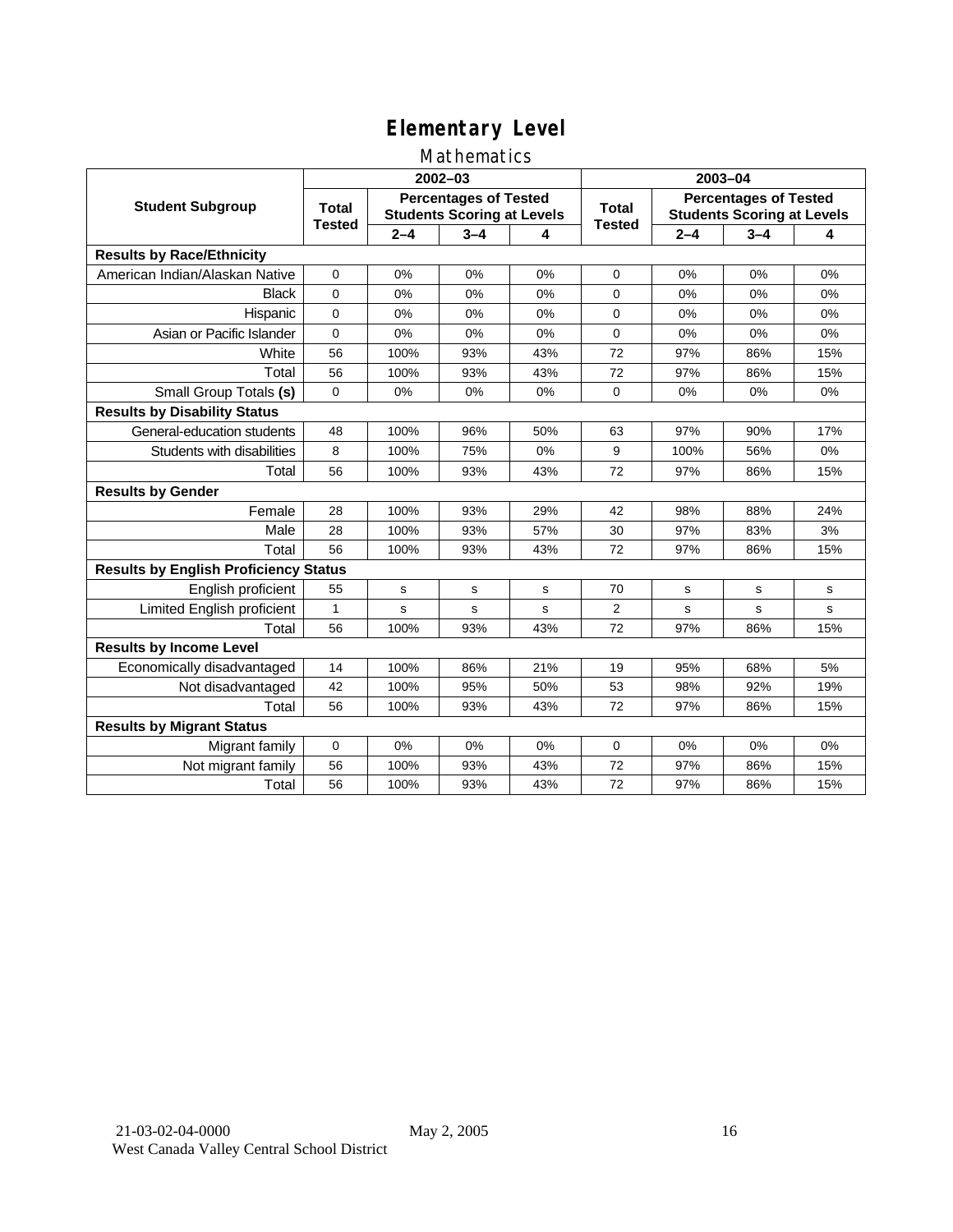#### Science\*

|                                              | 2003-04                |         |                                                                   |     |  |  |  |
|----------------------------------------------|------------------------|---------|-------------------------------------------------------------------|-----|--|--|--|
| <b>Student Subgroup</b>                      | <b>Total</b><br>Tested |         | <b>Percentages of Tested</b><br><b>Students Scoring at Levels</b> |     |  |  |  |
|                                              |                        | $2 - 4$ | $3 - 4$                                                           | 4   |  |  |  |
| <b>Results by Race/Ethnicity</b>             |                        |         |                                                                   |     |  |  |  |
| American Indian/Alaskan Native               | $\Omega$               | 0%      | 0%                                                                | 0%  |  |  |  |
| Black                                        | 0                      | 0%      | 0%                                                                | 0%  |  |  |  |
| Hispanic                                     | 0                      | 0%      | 0%                                                                | 0%  |  |  |  |
| Asian or Pacific Islander                    | $\overline{0}$         | 0%      | 0%                                                                | 0%  |  |  |  |
| White                                        | 72                     | 99%     | 94%                                                               | 42% |  |  |  |
| Total                                        | 72                     | 99%     | 94%                                                               | 42% |  |  |  |
| Small Group Totals (s)                       | $\mathbf 0$            | 0%      | 0%                                                                | 0%  |  |  |  |
| <b>Results by Disability Status</b>          |                        |         |                                                                   |     |  |  |  |
| General-education students                   | 64                     | 100%    | 95%                                                               | 42% |  |  |  |
| Students with disabilities                   | 8                      | 88%     | 88%                                                               | 38% |  |  |  |
| Total                                        | 72                     | 99%     | 94%                                                               | 42% |  |  |  |
| <b>Results by Gender</b>                     |                        |         |                                                                   |     |  |  |  |
| Female                                       | 43                     | 98%     | 91%                                                               | 35% |  |  |  |
| Male                                         | 29                     | 100%    | 100%                                                              | 52% |  |  |  |
| Total                                        | 72                     | 99%     | 94%                                                               | 42% |  |  |  |
| <b>Results by English Proficiency Status</b> |                        |         |                                                                   |     |  |  |  |
| English proficient                           | 70                     | s       | s                                                                 | s   |  |  |  |
| Limited English proficient                   | $\overline{2}$         | S       | s                                                                 | s   |  |  |  |
| Total                                        | 72                     | 99%     | 94%                                                               | 42% |  |  |  |
| <b>Results by Income Level</b>               |                        |         |                                                                   |     |  |  |  |
| Economically disadvantaged                   | 19                     | 95%     | 79%                                                               | 26% |  |  |  |
| Not disadvantaged                            | 53                     | 100%    | 100%                                                              | 47% |  |  |  |
| Total                                        | 72                     | 99%     | 94%                                                               | 42% |  |  |  |
| <b>Results by Migrant Status</b>             |                        |         |                                                                   |     |  |  |  |
| Migrant family                               | $\Omega$               | 0%      | 0%                                                                | 0%  |  |  |  |
| Not migrant family                           | 72                     | 99%     | 94%                                                               | 42% |  |  |  |
| Total                                        | 72                     | 99%     | 94%                                                               | 42% |  |  |  |

\*Only one year of data is shown because a new assessment in elementary-level science was administered for the first time in 2003–04.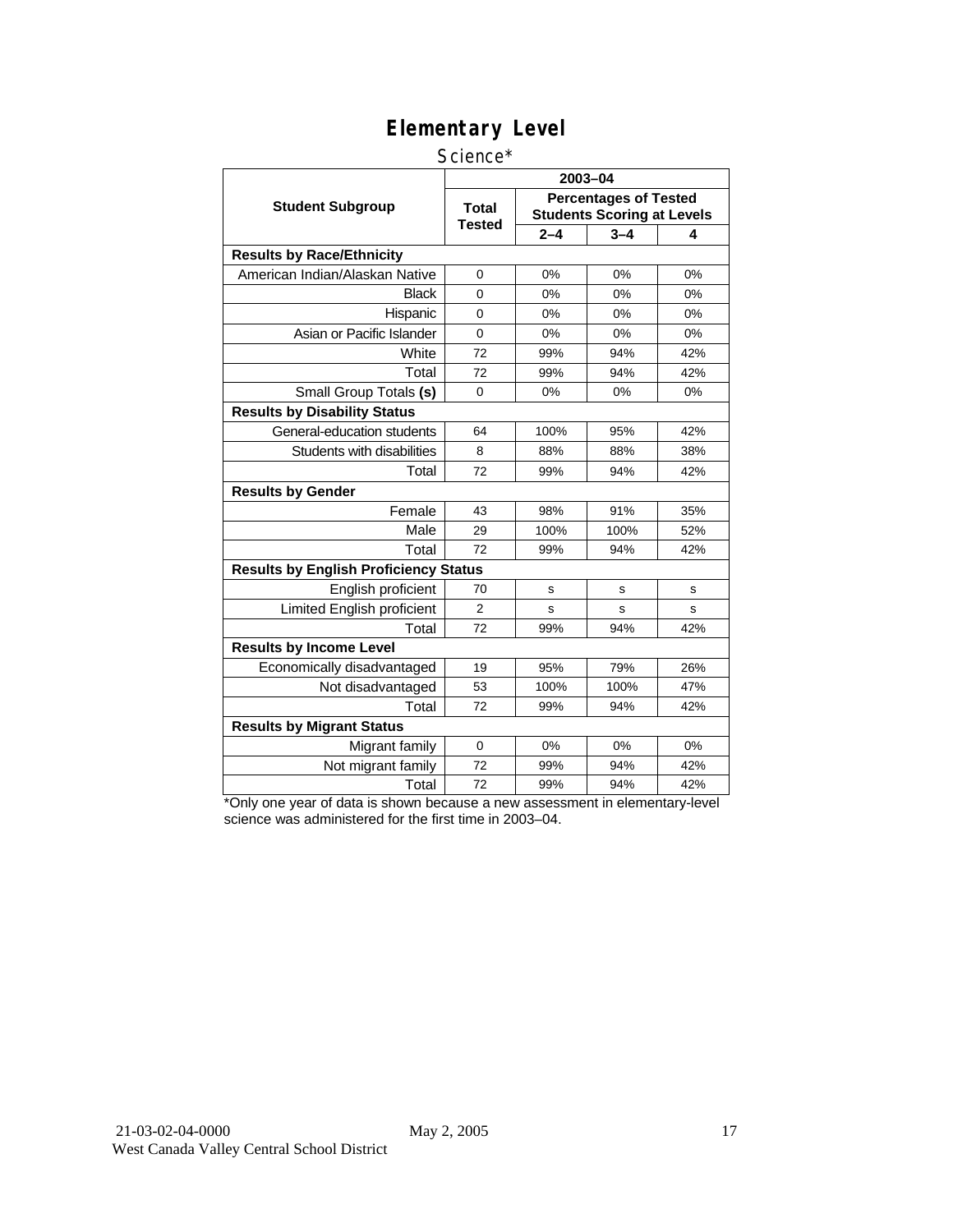### English Language Arts

|                                              |               |             | ັ<br>2002-03                                                      |    | 2003-04        |                                                                   |         |    |
|----------------------------------------------|---------------|-------------|-------------------------------------------------------------------|----|----------------|-------------------------------------------------------------------|---------|----|
| <b>Student Subgroup</b>                      | <b>Total</b>  |             | <b>Percentages of Tested</b><br><b>Students Scoring at Levels</b> |    | <b>Total</b>   | <b>Percentages of Tested</b><br><b>Students Scoring at Levels</b> |         |    |
|                                              | <b>Tested</b> | $2 - 4$     | $3 - 4$                                                           | 4  | <b>Tested</b>  | $2 - 4$                                                           | $3 - 4$ | 4  |
| <b>Results by Race/Ethnicity</b>             |               |             |                                                                   |    |                |                                                                   |         |    |
| American Indian/Alaskan Native               | $\pmb{0}$     | 0%          | 0%                                                                | 0% | $\mathbf 0$    | 0%                                                                | 0%      | 0% |
| <b>Black</b>                                 | $\mathbf{1}$  | s           | ${\tt s}$                                                         | s  | 0              | 0%                                                                | 0%      | 0% |
| Hispanic                                     | $\Omega$      | 0%          | 0%                                                                | 0% | 0              | 0%                                                                | 0%      | 0% |
| Asian or Pacific Islander                    | $\mathbf 0$   | 0%          | 0%                                                                | 0% | $\mathbf 0$    | 0%                                                                | 0%      | 0% |
| White                                        | 79            | $\mathbf s$ | ${\tt s}$                                                         | s  | 83             | 96%                                                               | 48%     | 4% |
| Total                                        | 80            | 89%         | 38%                                                               | 4% | 83             | 96%                                                               | 48%     | 4% |
| Small Group Totals (s)                       | 80            | 89%         | 38%                                                               | 4% | $\Omega$       | 0%                                                                | 0%      | 0% |
| <b>Results by Disability Status</b>          |               |             |                                                                   |    |                |                                                                   |         |    |
| General-education students                   | 65            | 95%         | 45%                                                               | 5% | 72             | 99%                                                               | 54%     | 4% |
| Students with disabilities                   | 15            | 60%         | 7%                                                                | 0% | 11             | 82%                                                               | 9%      | 0% |
| Total                                        | 80            | 89%         | 38%                                                               | 4% | 83             | 96%                                                               | 48%     | 4% |
| <b>Results by Gender</b>                     |               |             |                                                                   |    |                |                                                                   |         |    |
| Female                                       | 35            | 89%         | 51%                                                               | 9% | 38             | 97%                                                               | 55%     | 3% |
| Male                                         | 45            | 89%         | 27%                                                               | 0% | 45             | 96%                                                               | 42%     | 4% |
| Total                                        | 80            | 89%         | 38%                                                               | 4% | 83             | 96%                                                               | 48%     | 4% |
| <b>Results by English Proficiency Status</b> |               |             |                                                                   |    |                |                                                                   |         |    |
| English proficient                           | 79            | $\mathbf s$ | s                                                                 | s  | 81             | s                                                                 | s       | s  |
| Limited English proficient                   | $\mathbf{1}$  | $\mathbf s$ | s                                                                 | s  | $\overline{2}$ | $\mathbf s$                                                       | s       | s  |
| Total                                        | 80            | 89%         | 38%                                                               | 4% | 83             | 96%                                                               | 48%     | 4% |
| <b>Results by Income Level</b>               |               |             |                                                                   |    |                |                                                                   |         |    |
| Economically disadvantaged                   | 22            | 95%         | 45%                                                               | 0% | 21             | 95%                                                               | 24%     | 0% |
| Not disadvantaged                            | 58            | 86%         | 34%                                                               | 5% | 62             | 97%                                                               | 56%     | 5% |
| Total                                        | 80            | 89%         | 38%                                                               | 4% | 83             | 96%                                                               | 48%     | 4% |
| <b>Results by Migrant Status</b>             |               |             |                                                                   |    |                |                                                                   |         |    |
| Migrant family                               | $\mathbf 0$   | 0%          | 0%                                                                | 0% | 0              | 0%                                                                | 0%      | 0% |
| Not migrant family                           | 80            | 89%         | 38%                                                               | 4% | 83             | 96%                                                               | 48%     | 4% |
| Total                                        | 80            | 89%         | 38%                                                               | 4% | 83             | 96%                                                               | 48%     | 4% |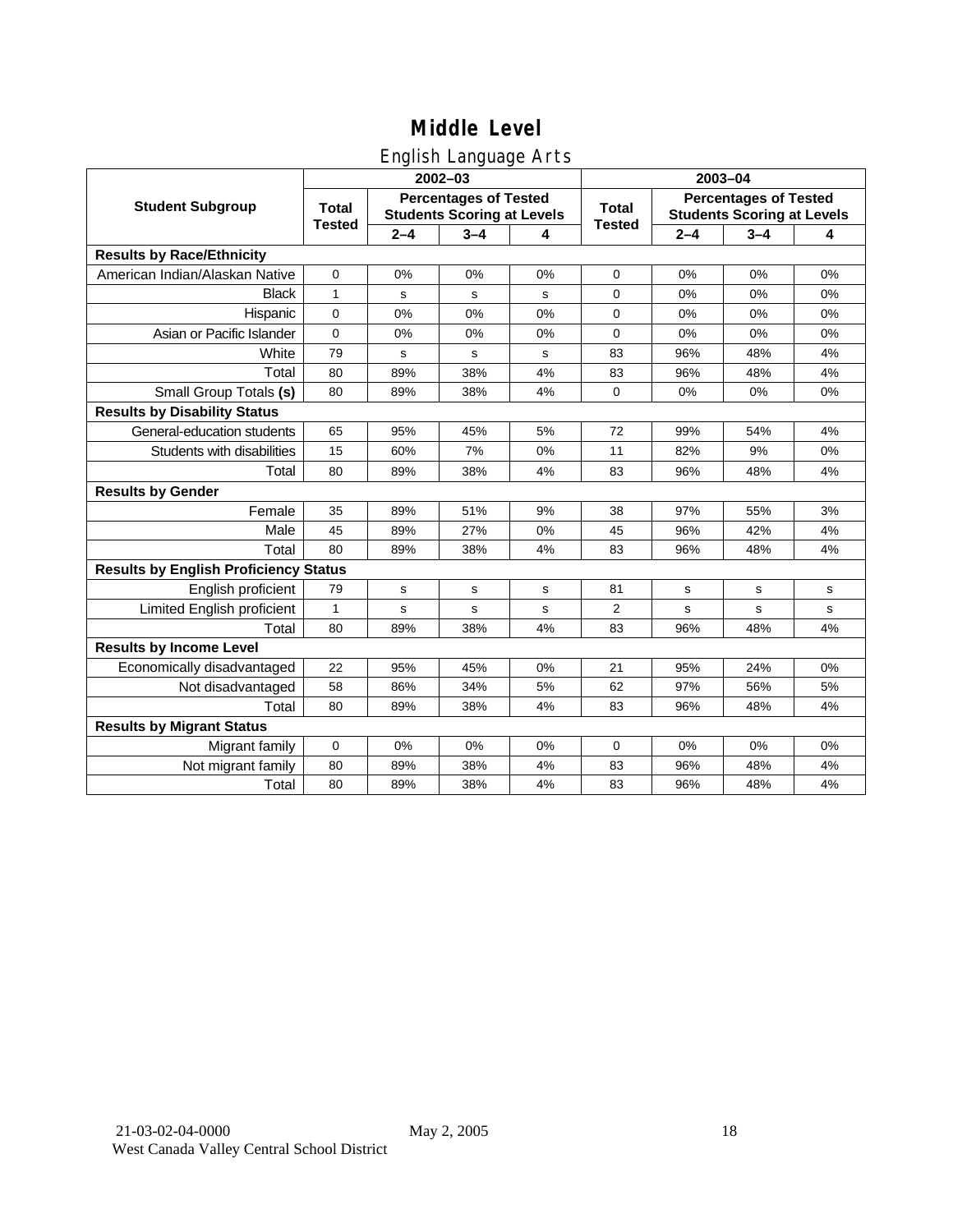### Mathematics

|                                              |               |         | 2002-03                                                           |    |                | 2003-04                                                           |         |     |  |
|----------------------------------------------|---------------|---------|-------------------------------------------------------------------|----|----------------|-------------------------------------------------------------------|---------|-----|--|
| <b>Student Subgroup</b>                      | <b>Total</b>  |         | <b>Percentages of Tested</b><br><b>Students Scoring at Levels</b> |    | <b>Total</b>   | <b>Percentages of Tested</b><br><b>Students Scoring at Levels</b> |         |     |  |
|                                              | <b>Tested</b> | $2 - 4$ | $3 - 4$                                                           | 4  | <b>Tested</b>  | $2 - 4$                                                           | $3 - 4$ | 4   |  |
| <b>Results by Race/Ethnicity</b>             |               |         |                                                                   |    |                |                                                                   |         |     |  |
| American Indian/Alaskan Native               | $\mathbf{0}$  | 0%      | 0%                                                                | 0% | $\Omega$       | 0%                                                                | 0%      | 0%  |  |
| <b>Black</b>                                 | $\mathbf{1}$  | s       | s                                                                 | s  | $\Omega$       | 0%                                                                | 0%      | 0%  |  |
| Hispanic                                     | $\mathbf 0$   | 0%      | 0%                                                                | 0% | 0              | 0%                                                                | 0%      | 0%  |  |
| Asian or Pacific Islander                    | $\mathbf 0$   | 0%      | 0%                                                                | 0% | 0              | 0%                                                                | 0%      | 0%  |  |
| White                                        | 78            | s       | s                                                                 | s  | 81             | 95%                                                               | 64%     | 9%  |  |
| Total                                        | 79            | 92%     | 65%                                                               | 5% | 81             | 95%                                                               | 64%     | 9%  |  |
| Small Group Totals (s)                       | 79            | 92%     | 65%                                                               | 5% | $\Omega$       | 0%                                                                | 0%      | 0%  |  |
| <b>Results by Disability Status</b>          |               |         |                                                                   |    |                |                                                                   |         |     |  |
| General-education students                   | 64            | 95%     | 70%                                                               | 6% | 71             | 96%                                                               | 72%     | 10% |  |
| Students with disabilities                   | 15            | 80%     | 40%                                                               | 0% | 10             | 90%                                                               | 10%     | 0%  |  |
| Total                                        | 79            | 92%     | 65%                                                               | 5% | 81             | 95%                                                               | 64%     | 9%  |  |
| <b>Results by Gender</b>                     |               |         |                                                                   |    |                |                                                                   |         |     |  |
| Female                                       | 35            | 91%     | 66%                                                               | 9% | 37             | 97%                                                               | 57%     | 8%  |  |
| Male                                         | 44            | 93%     | 64%                                                               | 2% | 44             | 93%                                                               | 70%     | 9%  |  |
| Total                                        | 79            | 92%     | 65%                                                               | 5% | 81             | 95%                                                               | 64%     | 9%  |  |
| <b>Results by English Proficiency Status</b> |               |         |                                                                   |    |                |                                                                   |         |     |  |
| English proficient                           | 78            | s       | s                                                                 | s  | 79             | s                                                                 | s       | s   |  |
| Limited English proficient                   | $\mathbf{1}$  | s       | s                                                                 | s  | $\overline{2}$ | s                                                                 | s       | s   |  |
| Total                                        | 79            | 92%     | 65%                                                               | 5% | 81             | 95%                                                               | 64%     | 9%  |  |
| <b>Results by Income Level</b>               |               |         |                                                                   |    |                |                                                                   |         |     |  |
| Economically disadvantaged                   | 22            | 100%    | 59%                                                               | 5% | 20             | 95%                                                               | 45%     | 5%  |  |
| Not disadvantaged                            | 57            | 89%     | 67%                                                               | 5% | 61             | 95%                                                               | 70%     | 10% |  |
| Total                                        | 79            | 92%     | 65%                                                               | 5% | 81             | 95%                                                               | 64%     | 9%  |  |
| <b>Results by Migrant Status</b>             |               |         |                                                                   |    |                |                                                                   |         |     |  |
| Migrant family                               | 0             | 0%      | 0%                                                                | 0% | 0              | 0%                                                                | 0%      | 0%  |  |
| Not migrant family                           | 79            | 92%     | 65%                                                               | 5% | 81             | 95%                                                               | 64%     | 9%  |  |
| Total                                        | 79            | 92%     | 65%                                                               | 5% | 81             | 95%                                                               | 64%     | 9%  |  |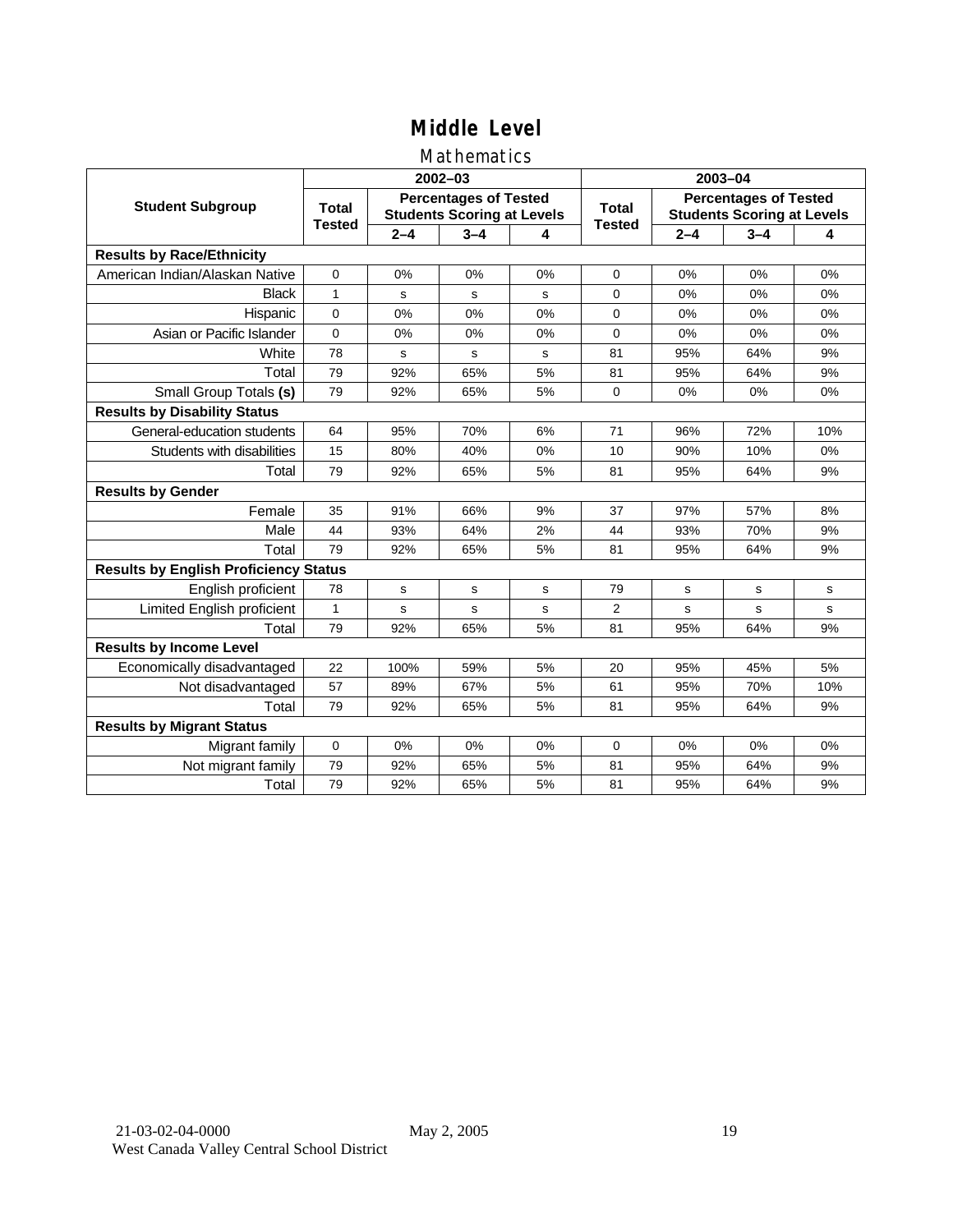#### **Science**

|                                              |                               |         | $2002 - 03$                                                       |       | 2003-04                       |                                                                   |         |     |
|----------------------------------------------|-------------------------------|---------|-------------------------------------------------------------------|-------|-------------------------------|-------------------------------------------------------------------|---------|-----|
| <b>Student Subgroup</b>                      | <b>Total</b><br><b>Tested</b> |         | <b>Percentages of Tested</b><br><b>Students Scoring at Levels</b> |       | <b>Total</b><br><b>Tested</b> | <b>Percentages of Tested</b><br><b>Students Scoring at Levels</b> |         |     |
|                                              |                               | $2 - 4$ | $3 - 4$                                                           | 4     |                               | $2 - 4$                                                           | $3 - 4$ | 4   |
| <b>Results by Race/Ethnicity</b>             |                               |         |                                                                   |       |                               |                                                                   |         |     |
| American Indian/Alaskan Native               | 0                             | 0%      | 0%                                                                | 0%    | $\Omega$                      | 0%                                                                | 0%      | 0%  |
| <b>Black</b>                                 | 1                             | s       | s                                                                 | s     | $\Omega$                      | 0%                                                                | 0%      | 0%  |
| Hispanic                                     | 0                             | 0%      | 0%                                                                | 0%    | $\Omega$                      | 0%                                                                | 0%      | 0%  |
| Asian or Pacific Islander                    | $\Omega$                      | 0%      | 0%                                                                | 0%    | 0                             | 0%                                                                | 0%      | 0%  |
| White                                        | 76                            | s       | s                                                                 | s     | 80                            | 100%                                                              | 96%     | 43% |
| Total                                        | 77                            | 99%     | 86%                                                               | 25%   | 80                            | 100%                                                              | 96%     | 43% |
| Small Group Totals (s)                       | 77                            | 99%     | 86%                                                               | 25%   | 0                             | 0%                                                                | 0%      | 0%  |
| <b>Results by Disability Status</b>          |                               |         |                                                                   |       |                               |                                                                   |         |     |
| General-education students                   | 62                            | 100%    | 92%                                                               | 31%   | 71                            | 100%                                                              | 96%     | 45% |
| Students with disabilities                   | 15                            | 93%     | 60%                                                               | $0\%$ | 9                             | 100%                                                              | 100%    | 22% |
| Total                                        | 77                            | 99%     | 86%                                                               | 25%   | 80                            | 100%                                                              | 96%     | 43% |
| <b>Results by Gender</b>                     |                               |         |                                                                   |       |                               |                                                                   |         |     |
| Female                                       | $\overline{34}$               | 97%     | 82%                                                               | 21%   | 37                            | 100%                                                              | 97%     | 38% |
| Male                                         | 43                            | 100%    | 88%                                                               | 28%   | 43                            | 100%                                                              | 95%     | 47% |
| Total                                        | 77                            | 99%     | 86%                                                               | 25%   | 80                            | 100%                                                              | 96%     | 43% |
| <b>Results by English Proficiency Status</b> |                               |         |                                                                   |       |                               |                                                                   |         |     |
| English proficient                           | 76                            | s       | $\mathbf s$                                                       | s     | 78                            | s                                                                 | s       | s   |
| <b>Limited English proficient</b>            | $\mathbf{1}$                  | s       | s                                                                 | s     | 2                             | s                                                                 | s       | s   |
| Total                                        | 77                            | 99%     | 86%                                                               | 25%   | 80                            | 100%                                                              | 96%     | 43% |
| <b>Results by Income Level</b>               |                               |         |                                                                   |       |                               |                                                                   |         |     |
| Economically disadvantaged                   | 22                            | 100%    | 91%                                                               | 27%   | 19                            | 100%                                                              | 95%     | 11% |
| Not disadvantaged                            | 55                            | 98%     | 84%                                                               | 24%   | 61                            | 100%                                                              | 97%     | 52% |
| Total                                        | 77                            | 99%     | 86%                                                               | 25%   | 80                            | 100%                                                              | 96%     | 43% |
| <b>Results by Migrant Status</b>             |                               |         |                                                                   |       |                               |                                                                   |         |     |
| Migrant family                               | 0                             | 0%      | 0%                                                                | 0%    | 0                             | 0%                                                                | 0%      | 0%  |
| Not migrant family                           | $\overline{77}$               | 99%     | 86%                                                               | 25%   | 80                            | 100%                                                              | 96%     | 43% |
| Total                                        | 77                            | 99%     | 86%                                                               | 25%   | 80                            | 100%                                                              | 96%     | 43% |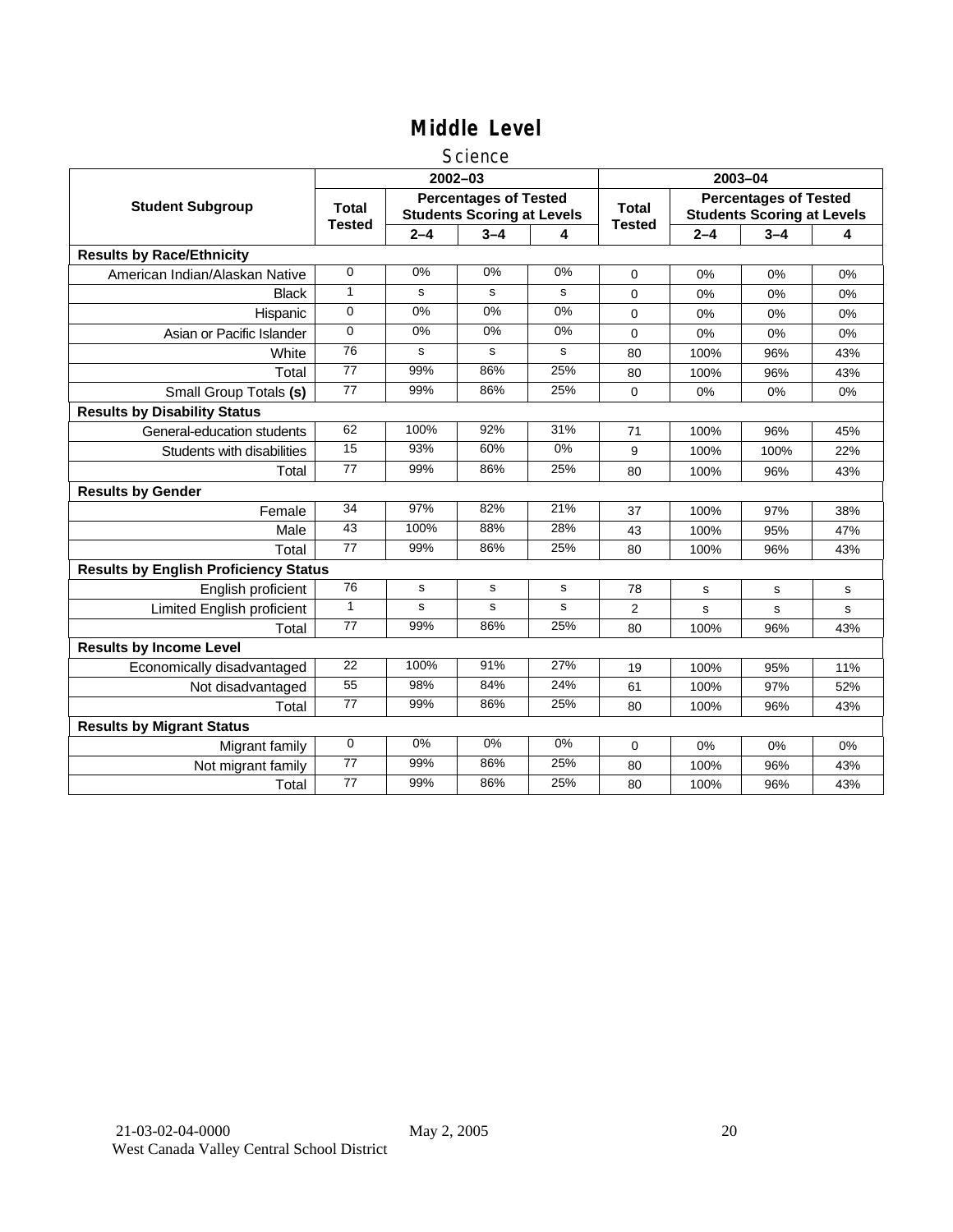### **1999 and 2000 High School Cohorts**

General-education students who first entered ninth grade in 1999 or 2000 must score 55 or higher on Regents English and mathematics examinations to graduate. During the phase-in of the Regents examination graduation requirements, all students (with district board of education approval) may qualify for a local diploma by earning a score of 55–64 on the required Regents examinations; a score of 65 or higher is required for a Regents diploma. Students with disabilities and certain students with a Section 504 Accomodation Plan may qualify for a local diploma by passing Regents competency tests. The data in these tables show the performance of the cohorts as of June 30<sup>th</sup> of the fourth year after first entering grade 9.

#### **Performance on the English Assessment Requirement for Graduation**

|                                              | 1999 Cohort                  |                          |                |                   |                                  | 2000 Cohort     |                          |                |                   |                                  |
|----------------------------------------------|------------------------------|--------------------------|----------------|-------------------|----------------------------------|-----------------|--------------------------|----------------|-------------------|----------------------------------|
| <b>Student Subgroup</b>                      |                              | <b>Count of Students</b> |                |                   | <b>Percent</b><br><b>Meeting</b> |                 | <b>Count of Students</b> |                |                   | <b>Percent</b><br><b>Meeting</b> |
|                                              | <b>Students</b><br>in Cohort | by Score                 |                |                   |                                  | <b>Students</b> | by Score                 |                |                   |                                  |
|                                              |                              | <b>Regents</b>           |                | Pass-             | Gradu-                           | in              | <b>Regents</b>           |                | Pass-             | Gradua-                          |
|                                              |                              | $55 -$<br>64             | $65 -$<br>100  | ed<br><b>RCTs</b> | ation<br>Require-<br>ment        | <b>Cohort</b>   | $55 -$<br>64             | $65 -$<br>100  | ed<br><b>RCTs</b> | tion<br>Require-<br>ment         |
| <b>Results by Race/Ethnicity</b>             |                              |                          |                |                   |                                  |                 |                          |                |                   |                                  |
| American Indian/Alaskan Native               | 0                            | 0                        | 0              | $\mathbf 0$       | 0%                               | 0               | 0                        | 0              | $\mathbf 0$       | 0%                               |
| <b>Black</b>                                 | $\mathbf 0$                  | $\Omega$                 | $\overline{0}$ | $\Omega$          | 0%                               | 0               | $\overline{0}$           | $\overline{0}$ | $\overline{0}$    | 0%                               |
| Hispanic                                     | $\mathbf 0$                  | 0                        | $\mathbf 0$    | 0                 | 0%                               | 0               | $\overline{0}$           | 0              | $\mathbf 0$       | $0\%$                            |
| Asian or Pacific Islander                    | $\overline{0}$               | 0                        | $\Omega$       | $\overline{0}$    | 0%                               | $\mathbf 0$     | $\overline{0}$           | $\overline{0}$ | $\Omega$          | 0%                               |
| White                                        | 67                           | 11                       | 49             | $\mathbf 0$       | 90%                              | 63              | 3                        | 54             | $\mathbf 0$       | 90%                              |
| Total                                        | 67                           | 11                       | 49             | $\mathbf 0$       | 90%                              | 63              | $\overline{3}$           | 54             | $\mathbf 0$       | 90%                              |
| Small Group Totals (s)                       | 0                            | 0                        | $\mathbf 0$    | $\Omega$          | 0%                               | 0               | 0                        | 0              | $\Omega$          | 0%                               |
| <b>Results by Disability Status</b>          |                              |                          |                |                   |                                  |                 |                          |                |                   |                                  |
| General-education students                   | 58                           | 9                        | 46             | 0                 | 95%                              | 60              | s                        | s              | s                 | s                                |
| Students with disabilities                   | 9                            | $\overline{2}$           | 3              | 0                 | 56%                              | 3               | $\mathbf s$              | s              | s                 | s                                |
| Total                                        | 67                           | 11                       | 49             | 0                 | 90%                              | 63              | 3                        | 54             | $\mathbf 0$       | 90%                              |
| <b>Results by Gender</b>                     |                              |                          |                |                   |                                  |                 |                          |                |                   |                                  |
| Female                                       | 35                           | $\overline{7}$           | 24             | $\Omega$          | 89%                              | 34              | $\Omega$                 | 32             | $\Omega$          | 94%                              |
| Male                                         | 32                           | 4                        | 25             | 0                 | 91%                              | 29              | 3                        | 22             | 0                 | 86%                              |
| Total                                        | 67                           | 11                       | 49             | $\Omega$          | 90%                              | 63              | 3                        | 54             | $\Omega$          | 90%                              |
| <b>Results by English Proficiency Status</b> |                              |                          |                |                   |                                  |                 |                          |                |                   |                                  |
| English proficient                           | 67                           | 11                       | 49             | 0                 | 90%                              | 63              | 3                        | 54             | 0                 | 90%                              |
| Limited English proficient                   | $\mathbf 0$                  | 0                        | 0              | 0                 | 0%                               | 0               | 0                        | 0              | 0                 | 0%                               |
| Total                                        | 67                           | 11                       | 49             | 0                 | 90%                              | 63              | 3                        | 54             | $\overline{0}$    | 90%                              |
| <b>Results by Income Level</b>               |                              |                          |                |                   |                                  |                 |                          |                |                   |                                  |
| Economically disadvantaged                   | 19                           | 3                        | 12             | $\Omega$          | 79%                              | 12              | 0                        | 11             | $\mathbf 0$       | 92%                              |
| Not disadvantaged                            | 48                           | 8                        | 37             | 0                 | 94%                              | 51              | 3                        | 43             | 0                 | 90%                              |
| Total                                        | 67                           | 11                       | 49             | $\Omega$          | 90%                              | 63              | 3                        | 54             | $\overline{0}$    | 90%                              |
| <b>Results by Migrant Status</b>             |                              |                          |                |                   |                                  |                 |                          |                |                   |                                  |
| Migrant family                               | 0                            | 0                        | 0              | $\mathbf 0$       | 0%                               | 0               | 0                        | 0              | 0                 | 0%                               |
| Not migrant family                           | 67                           | 11                       | 49             | 0                 | 90%                              | 63              | 3                        | 54             | 0                 | 90%                              |
| Total                                        | 67                           | 11                       | 49             | $\mathbf 0$       | 90%                              | 63              | 3                        | 54             | $\Omega$          | 90%                              |

#### **after Four Years of High School**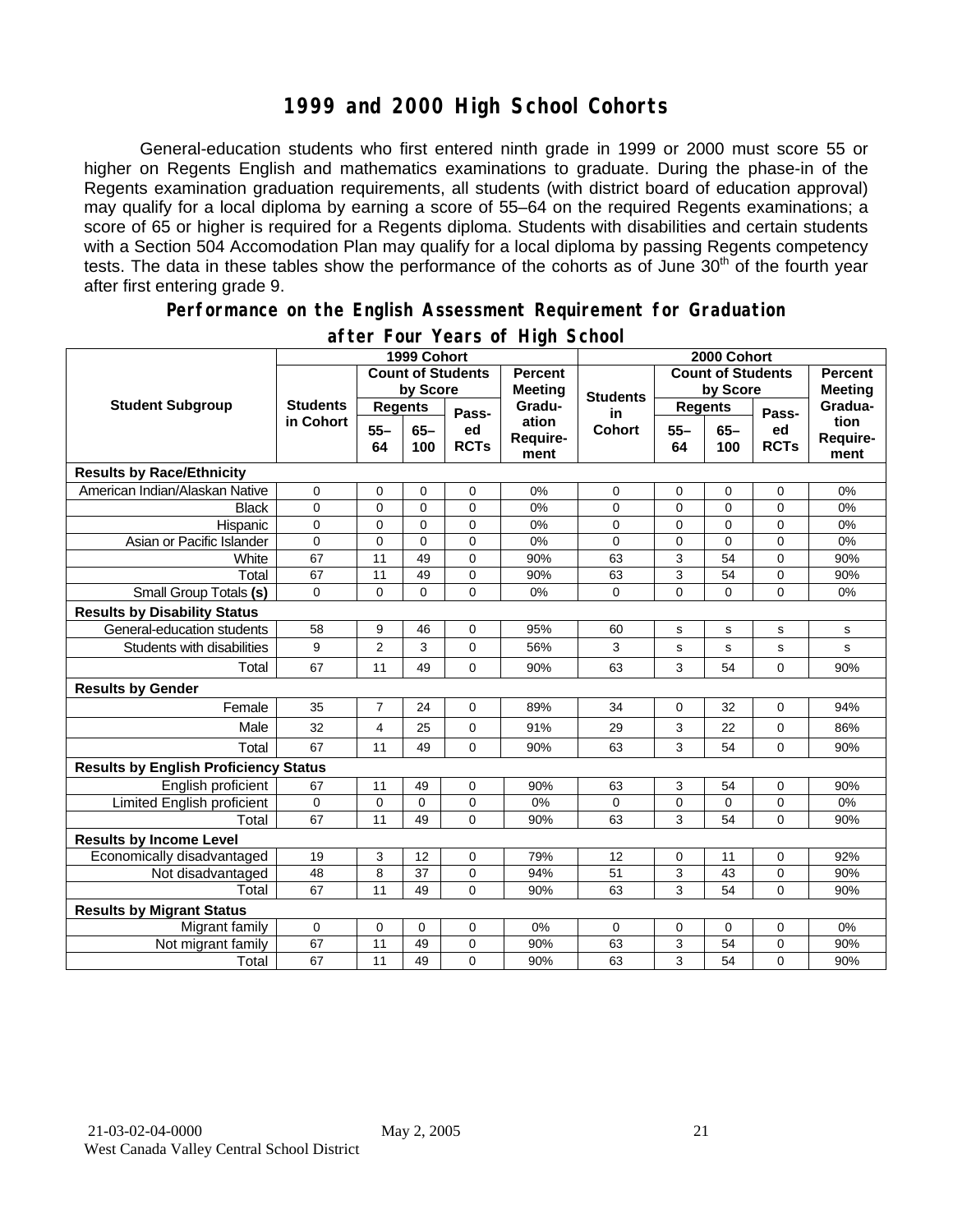#### **Performance on the Mathematics Assessment Requirement for Graduation after Four Years of High School**

|                                              |                                        | 1999 Cohort                                |                | addation artor roar roars or riigh conce<br>2000 Cohort |                           |                          |                         |              |                   |                          |
|----------------------------------------------|----------------------------------------|--------------------------------------------|----------------|---------------------------------------------------------|---------------------------|--------------------------|-------------------------|--------------|-------------------|--------------------------|
| <b>Student Subgroup</b>                      |                                        | <b>Count of Students</b><br><b>Percent</b> |                |                                                         |                           | <b>Count of Students</b> |                         |              |                   | Percent                  |
|                                              | <b>Students</b><br>in<br><b>Cohort</b> | by Score                                   |                |                                                         | <b>Meeting</b>            | <b>Students</b>          | by Score                |              |                   | <b>Meeting</b>           |
|                                              |                                        | <b>Regents</b>                             |                | Pass-                                                   | Gradu-                    | in                       | <b>Regents</b>          |              | Pass-             | Gradua-                  |
|                                              |                                        | $55 -$<br>64                               | $65-$<br>100   | ed<br><b>RCTs</b>                                       | ation<br>Require-<br>ment | <b>Cohort</b>            | $55 -$<br>64            | $65-$<br>100 | ed<br><b>RCTs</b> | tion<br>Require-<br>ment |
| <b>Results by Race/Ethnicity</b>             |                                        |                                            |                |                                                         |                           |                          |                         |              |                   |                          |
| American Indian/Alaskan Native               | 0                                      | 0                                          | $\mathbf 0$    | 0                                                       | 0%                        | 0                        | 0                       | 0            | 0                 | 0%                       |
| <b>Black</b>                                 | $\mathbf 0$                            | $\mathbf 0$                                | $\mathbf 0$    | $\mathbf 0$                                             | 0%                        | 0                        | 0                       | 0            | $\mathbf 0$       | 0%                       |
| Hispanic                                     | 0                                      | 0                                          | 0              | 0                                                       | 0%                        | 0                        | 0                       | 0            | 0                 | 0%                       |
| Asian or Pacific Islander                    | $\mathbf 0$                            | 0                                          | $\mathbf 0$    | $\mathbf 0$                                             | 0%                        | 0                        | $\mathbf 0$             | 0            | 0                 | 0%                       |
| White                                        | 67                                     | 2                                          | 58             | $\overline{2}$                                          | 93%                       | 63                       | 2                       | 54           | $\mathbf{1}$      | 90%                      |
| Total                                        | 67                                     | $\overline{2}$                             | 58             | $\overline{2}$                                          | 93%                       | 63                       | 2                       | 54           | $\mathbf{1}$      | 90%                      |
| Small Group Totals (s)                       | 0                                      | 0                                          | 0              | $\mathbf 0$                                             | 0%                        | 0                        | 0                       | 0            | $\mathbf 0$       | 0%                       |
| <b>Results by Disability Status</b>          |                                        |                                            |                |                                                         |                           |                          |                         |              |                   |                          |
| General-education students                   | 58                                     | $\mathbf 0$                                | 56             | $\mathbf 0$                                             | 97%                       | 60                       | s                       | s            | $\mathbf s$       | $\mathbf s$              |
| Students with disabilities                   | 9                                      | $\overline{2}$                             | $\overline{2}$ | $\overline{2}$                                          | 67%                       | 3                        | s                       | $\mathbf s$  | s                 | s                        |
| Total                                        | 67                                     | $\overline{2}$                             | 58             | $\overline{2}$                                          | 93%                       | 63                       | $\overline{2}$          | 54           | $\mathbf{1}$      | 90%                      |
| <b>Results by Gender</b>                     |                                        |                                            |                |                                                         |                           |                          |                         |              |                   |                          |
| Female                                       | 35                                     | 1                                          | 31             | 1                                                       | 94%                       | 34                       | 2                       | 30           | 0                 | 94%                      |
| Male                                         | 32                                     | $\mathbf{1}$                               | 27             | $\mathbf{1}$                                            | 91%                       | 29                       | $\mathbf 0$             | 24           | $\mathbf{1}$      | 86%                      |
| Total                                        | 67                                     | $\overline{2}$                             | 58             | $\overline{2}$                                          | 93%                       | 63                       | 2                       | 54           | $\mathbf{1}$      | 90%                      |
| <b>Results by English Proficiency Status</b> |                                        |                                            |                |                                                         |                           |                          |                         |              |                   |                          |
| English proficient                           | 67                                     | $\overline{c}$                             | 58             | 2                                                       | 93%                       | 63                       | 2                       | 54           | $\mathbf{1}$      | 90%                      |
| Limited English proficient                   | $\mathbf 0$                            | $\pmb{0}$                                  | 0              | 0                                                       | 0%                        | 0                        | $\pmb{0}$               | 0            | 0                 | 0%                       |
| Total                                        | 67                                     | $\overline{2}$                             | 58             | $\overline{2}$                                          | 93%                       | 63                       | $\overline{2}$          | 54           | $\mathbf{1}$      | 90%                      |
| <b>Results by Income Level</b>               |                                        |                                            |                |                                                         |                           |                          |                         |              |                   |                          |
| Economically disadvantaged                   | 19                                     | $\mathbf{1}$                               | 13             | $\overline{2}$                                          | 84%                       | 12                       | 0                       | 11           | 0                 | 92%                      |
| Not disadvantaged                            | 48                                     | 1                                          | 45             | 0                                                       | 96%                       | 51                       | $\overline{\mathbf{c}}$ | 43           | 1                 | 90%                      |
| Total                                        | 67                                     | $\overline{2}$                             | 58             | $\overline{2}$                                          | 93%                       | 63                       | $\overline{2}$          | 54           | $\mathbf{1}$      | 90%                      |
| <b>Results by Migrant Status</b>             |                                        |                                            |                |                                                         |                           |                          |                         |              |                   |                          |
| Migrant family                               | $\mathbf 0$                            | $\mathbf 0$                                | 0              | 0                                                       | 0%                        | $\mathbf 0$              | 0                       | $\mathbf 0$  | 0                 | 0%                       |
| Not migrant family                           | 67                                     | $\boldsymbol{2}$                           | 58             | $\overline{2}$                                          | 93%                       | 63                       | $\overline{2}$          | 54           | $\mathbf{1}$      | 90%                      |
| Total                                        | 67                                     | $\overline{2}$                             | 58             | $\overline{2}$                                          | 93%                       | 63                       | $\overline{2}$          | 54           | $\mathbf{1}$      | 90%                      |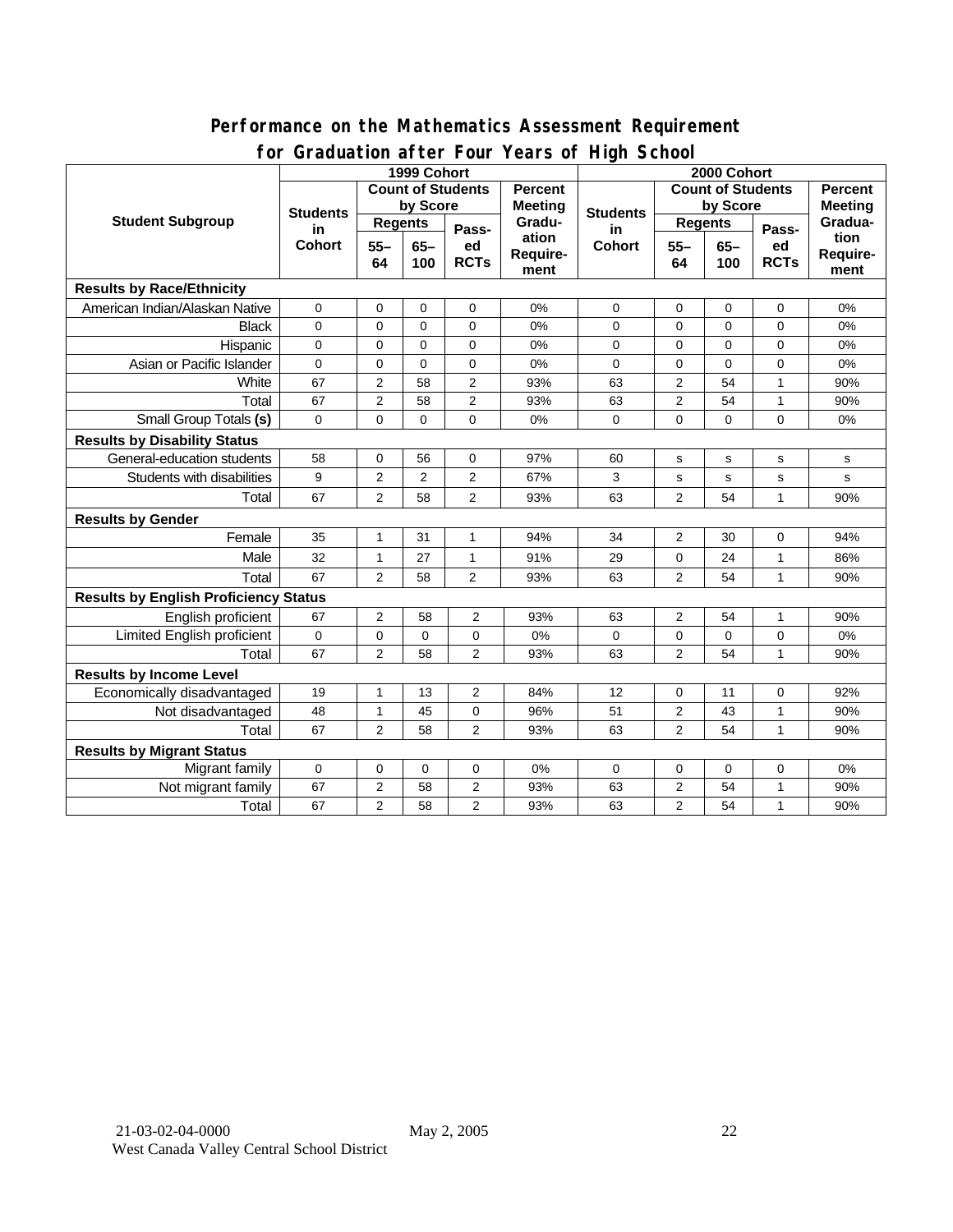### **Cohort Graduation Rates**

Students were counted as graduates if they earned a local diploma with or without a Regents endorsement by August 31<sup>st</sup> of the fourth year after first entering grade 9. The graduation-rate cohort includes students who transferred to general education development (GED) programs. These students were not counted in the district accountability cohort for English and mathematics.

|                                              |                                         | 1998 Cohort as of         | 1999 Cohort as of                |                    |  |  |  |  |  |  |
|----------------------------------------------|-----------------------------------------|---------------------------|----------------------------------|--------------------|--|--|--|--|--|--|
|                                              |                                         | <b>August 31, 2002</b>    | August 31, 2003                  |                    |  |  |  |  |  |  |
| <b>Student Subgroup</b>                      | <b>Graduation</b><br><b>Rate Cohort</b> | <b>Graduation</b><br>Rate | Graduation<br><b>Rate Cohort</b> | Graduation<br>Rate |  |  |  |  |  |  |
| <b>Results by Race/Ethnicity</b>             |                                         |                           |                                  |                    |  |  |  |  |  |  |
| American Indian/Alaskan Native               | $\mathbf 0$                             | 0%                        | 0                                | 0%                 |  |  |  |  |  |  |
| <b>Black</b>                                 | $\Omega$                                | 0%                        | 0                                | 0%                 |  |  |  |  |  |  |
| Hispanic                                     | $\mathbf 0$                             | 0%                        | 0                                | 0%                 |  |  |  |  |  |  |
| Asian or Pacific Islander                    | $\mathbf 0$                             | 0%                        | 0                                | 0%                 |  |  |  |  |  |  |
| White                                        | 78                                      | 95%                       | 67                               | 91%                |  |  |  |  |  |  |
| Total                                        | 78                                      | 95%                       | 67                               | 91%                |  |  |  |  |  |  |
| Small Group Totals (s)                       | $\mathbf 0$                             | 0%                        | 0                                | 0%                 |  |  |  |  |  |  |
| <b>Results by Disability Status</b>          |                                         |                           |                                  |                    |  |  |  |  |  |  |
| General-education students                   | 75                                      | s                         | 58                               | 93%                |  |  |  |  |  |  |
| Students with disabilities                   | 3                                       | s                         | 9                                | 78%                |  |  |  |  |  |  |
| Total                                        | 78                                      | 95%                       | 67                               | 91%                |  |  |  |  |  |  |
| <b>Results by Gender</b>                     |                                         |                           |                                  |                    |  |  |  |  |  |  |
| Female                                       | 37                                      | 97%                       | 35                               | 94%                |  |  |  |  |  |  |
| Male                                         | 41                                      | 93%                       | 32                               | 88%                |  |  |  |  |  |  |
| Total                                        | 78                                      | 95%                       | 67                               | 91%                |  |  |  |  |  |  |
| <b>Results by English Proficiency Status</b> |                                         |                           |                                  |                    |  |  |  |  |  |  |
| English proficient                           | 78                                      | 95%                       | 67                               | 91%                |  |  |  |  |  |  |
| Limited English proficient                   | $\mathbf 0$                             | 0%                        | 0                                | 0%                 |  |  |  |  |  |  |
| Total                                        | 78                                      | 95%                       | 67                               | 91%                |  |  |  |  |  |  |
| <b>Results by Income Level</b>               |                                         |                           |                                  |                    |  |  |  |  |  |  |
| Economically disadvantaged                   | 15                                      | 87%                       | 18                               | 94%                |  |  |  |  |  |  |
| Not disadvantaged                            | 63                                      | 97%                       | 49                               | 90%                |  |  |  |  |  |  |
| Total                                        | 78                                      | 95%                       | 67                               | 91%                |  |  |  |  |  |  |
| <b>Results by Migrant Status</b>             |                                         |                           |                                  |                    |  |  |  |  |  |  |
| Migrant family                               | $\mathbf 0$                             | 0%                        | 0                                | 0%                 |  |  |  |  |  |  |
| Not migrant family                           | 78                                      | 95%                       | 67                               | 91%                |  |  |  |  |  |  |
| Total                                        | 78                                      | 95%                       | 67                               | 91%                |  |  |  |  |  |  |